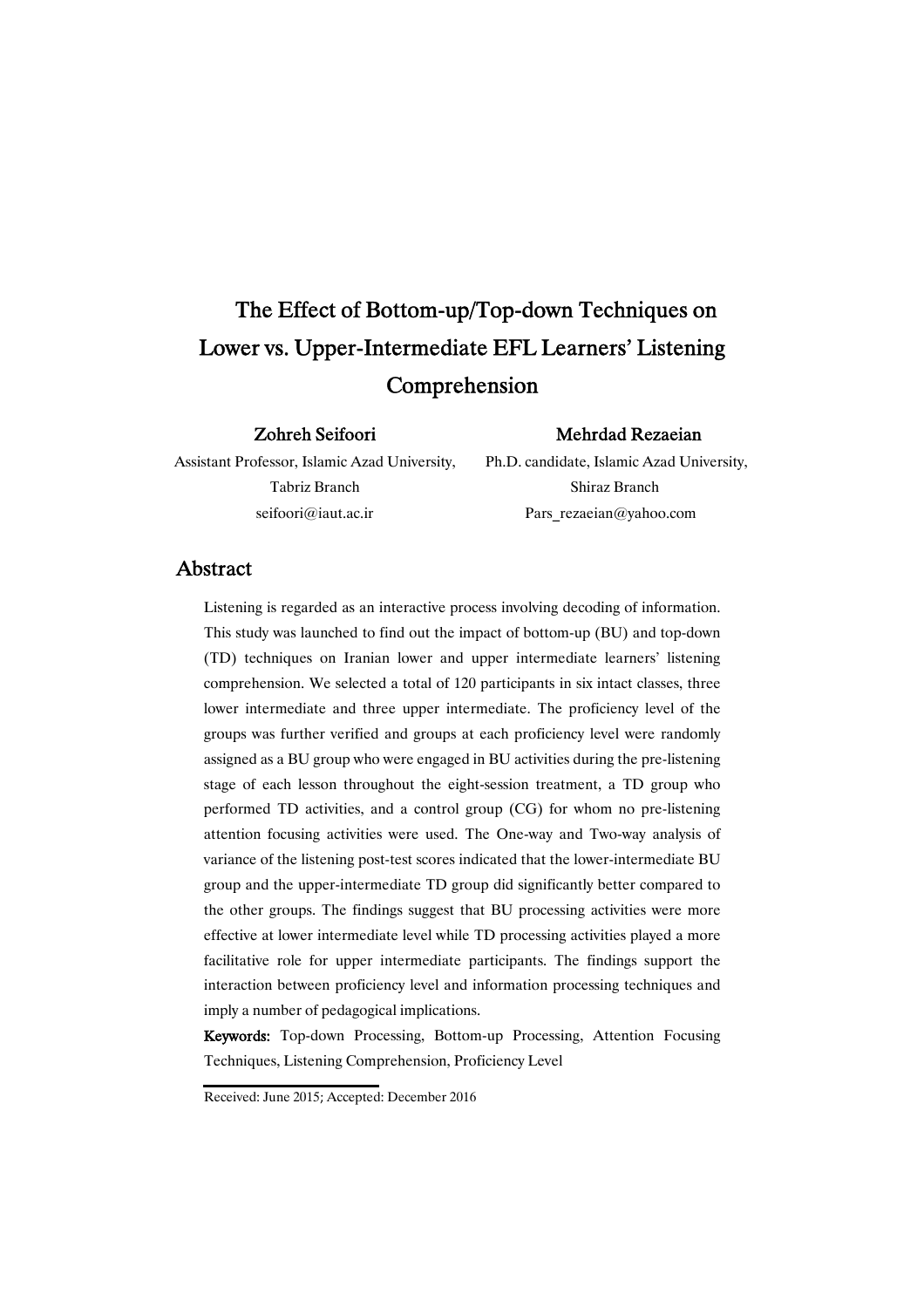# 1. Introduction

Listening has long been regarded as an unobservable passive skill and not a legitimate subject for scientific scrutiny with the advent of cognitive psychology and the illuminating research findings, however, such naïve beliefs towards the nature of listening were deprecated and consensus began to grow among researchers and scholars in psycholinguistics and applied linguistics over the active nature of auditory processing mechanisms and the listening comprehension. Psycholinguistically, Ashcraft (2002) distinguished the Template Approach (TA) and the Feature Detection Approach (FDA) as two approaches to processing auditory and visual input from the outside world. The advocates of the TA proposed that recognition of visual and auditory data is done by means of templates or stored models of all classifiable data; that is, the mind makes physical identity matches between the incoming stimuli and its stored templates. The enormous diversity in the visual and auditory stimuli, yet, was among several reasons that called into question the construct validity of this model. The FDA, hence, was offered as an alternative model according to which various stimuli encompass a combination of different features which are fragments or components forming the totality of the stimulus. An important element is human attention or the ability to focus on specific external input received or an already established mental even/concept.

Applied linguists, likewise, enthusiastically embraced the findings in more practical spheres of education in general and listening instruction in particular and readdressed the very nature of listening comprehension. Anderson (1995) proposed a tripartite model of listening comprehension comprising three linear and overlapping stages of perception, segmentation, and utilization. Accordingly, the comprehension of oral input is now believed to start with perceptual encoding of the acoustic or written messages that are further parsed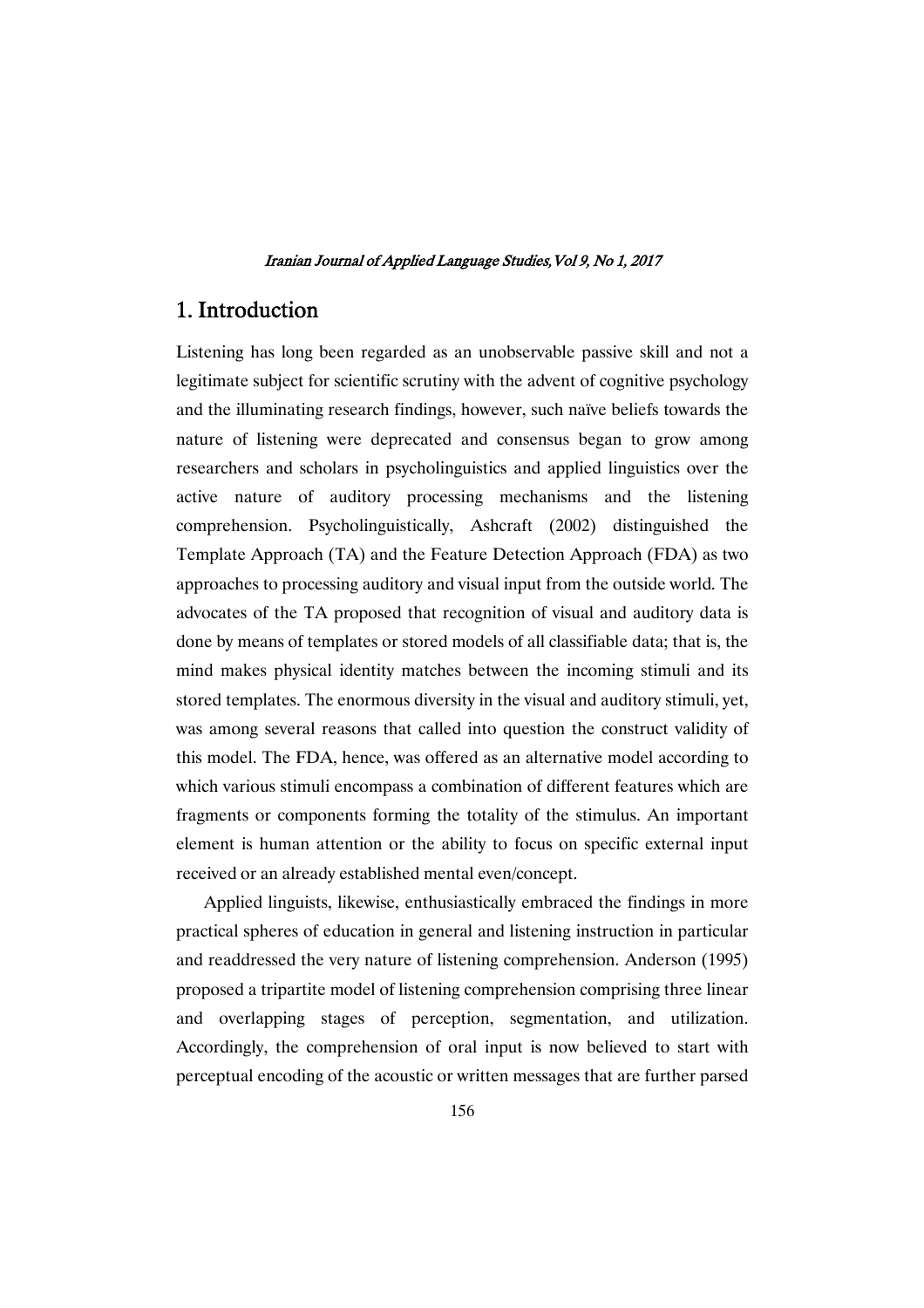or transformed into mental representations which are further utilized and linked to the mental repertoire of prior knowledge. Later on, Vandergrift and Goh (2012) expanded the model and envisaged listening comprehension as a more intricate process encapsulating not only perception, segmentation, and utilization, but also BU and TD processing mechanisms that might function analytically or automatically depending on the amount of practice to perceive, parse, and utilize the input and to link it to the large body of background information that is stored in the listeners' long-term memory along with the metacognitive strategies they employ to oversee and regulate the process and relieve the burden on attentional resources.

BU mechanisms involve perception and segmentation of different elements of the sensory input from phonemes to syllables, words, phrases, and sentences, rapidly and involuntarily shifting attention to salient features of potential importance (Yanti, 2004); they rely heavily on the listener's knowledge of the target language (Vandergrift & Goh, 2012) and thus seem to be intricately and delicately interwoven with proficiency level. TD processing, however, begins at utilization stage where the meaningful segmented units of input are linked to the stored body of linguistic, pragmatic, prior, and discourse knowledge stored in the long term memory to arrive at some interpretation. It is proposed that in subsequent stages of learning and as a result of meaningful practice listeners receive, learners become capable of automatically orienting their attentional resources and interactively coordinating TD and BU processes (Johnson, 1996). On distinct listening comprehension tasks, the point of departure might be either the textual information contained in the listening text in data-driven processing or the listeners' expectations formed based on conceptually-driven processing which may even interact at a single task of comprehension.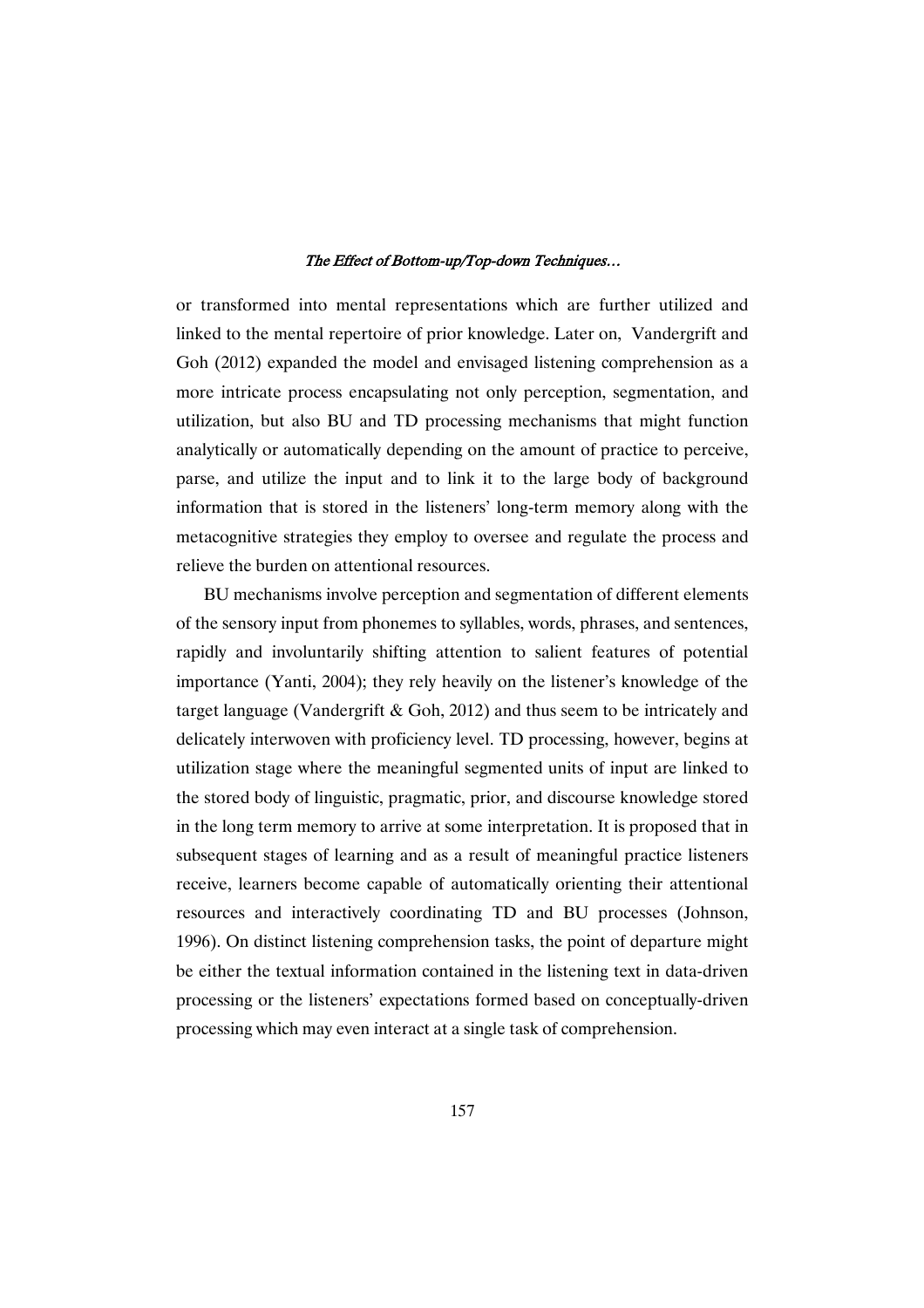A major concern for practicing language teachers and educators, hence, has been to accurately pinpoint the extent to which the two processes might be more productively conducive to comprehension for learners at different proficiency levels. A cursory examination of the literature unveils two divergent views on this controversial issue. The first assumption attributes selection of the right processing to the learner's proficiency level which, according to them, has to be taken into account before weighting each of techniques over the other. BU attentional mechanisms utilized in identifying landmarks in visual navigation typical of online and novelty learning are associated with lower level language learning where TD mechanisms like making inferences seem to complicate information processing (Lopez, 2004). Field (2004), however, linked the difficulty in the early stages of second language listening to too heavy a reliance upon BU mechanisms in the face of restricted linguistic knowledge and exhausted attentional resources. Further research in first and second language studies, nonetheless, provided evidence supporting the interactive nature of the two processes (Batova, 2013; Stanovich, 2000; Vandergrift, 2013). Batova (2013) accentuated the synthesis of BU and TD processes to help the listeners by activating background knowledge and forming expectations as well as by piecing together linguistic data until a contextual meaning of an utterance is arrived at. Vandergrift (2013), likewise, emphasized the listeners' use of both linguistic and prior knowledge to comprehend a message in real life situations.

Despite the merits inherent in the interactive use of these processing mechanisms, simultaneously operating the two types of mechanisms normally proves quite challenging and tough for second and foreign language learners owing to variation in their proficiency level (Vandergrift & Goh, 2012). Underdeveloped linguistic resources at higher proficiency levels, according to Lingzhu (2003), often replaces the incentive to make predictions with a fearful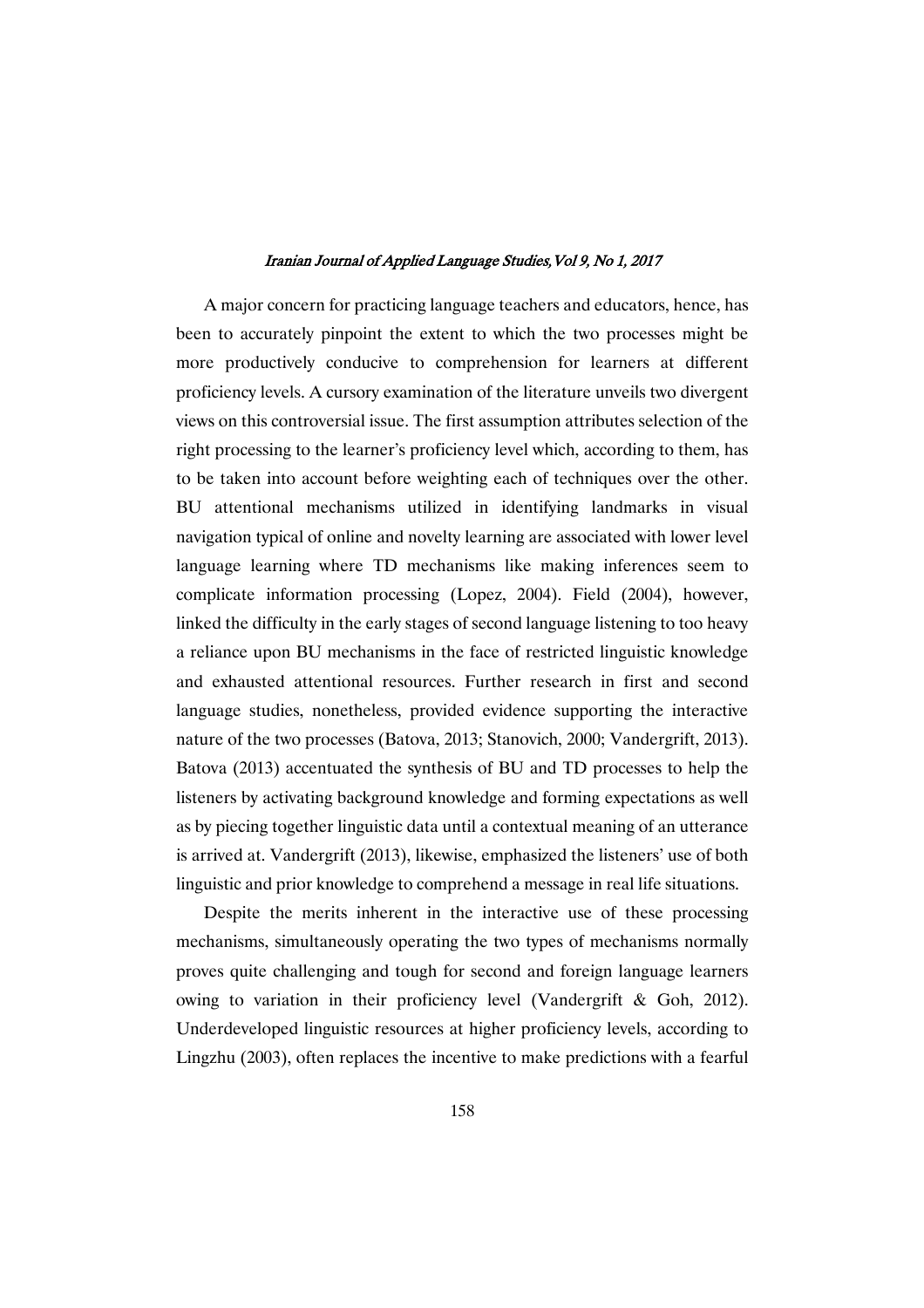reluctance and subsequent exclusive focus on every bit of linguistic data while listening or reading to rapid flow of input. At lower levels, nonetheless, appeal to immature cognitive repertoire may lead to confusion and distract learners from significant linguistic features of the input. In an Iranian milieu, the common experience of many practicing English teachers is that TD processing cannot be inherently different from a basic introduction to the topic in the form of setting a context using familiar concepts and words as a trigger for BU techniques like pre-teaching vocabulary and directing learners' attention through pre-listening questions. Striking the right balance in weighting each of the mechanisms at various levels of proficiency is an issue that calls further exploration. Tentatively, it might be hypothesized based on the research findings that overemphasis on BU processing mechanisms might be demanded at lower levels of proficiency and during the pre-listening stage of a listening comprehension lesson to assist beginner to pre-intermediate learners expand the required linguistic knowledge needed for deciphering meaning. TD processing seems to be more remarkably beneficial for more proficient learners who have already developed enriched schemata that permit decoding the oral messages through discussion, cultural comparison, and other personalized activities (Field, 2004). To verify more precisely this tentative hypothesis, the present study set out to examine the effect of BU and TD listening activities on lower and upper intermediate Iranian EFL learners' listening comprehension.

# 2. Literature Review

Owing to the raise of interest in listening comprehension since the beginning of the new millennium, applied linguists have scrutinized the effect of various strategies that might be described as either TD or BU in nature on foreign language learners' reading and listening comprehension (Bozorgian & Pillay,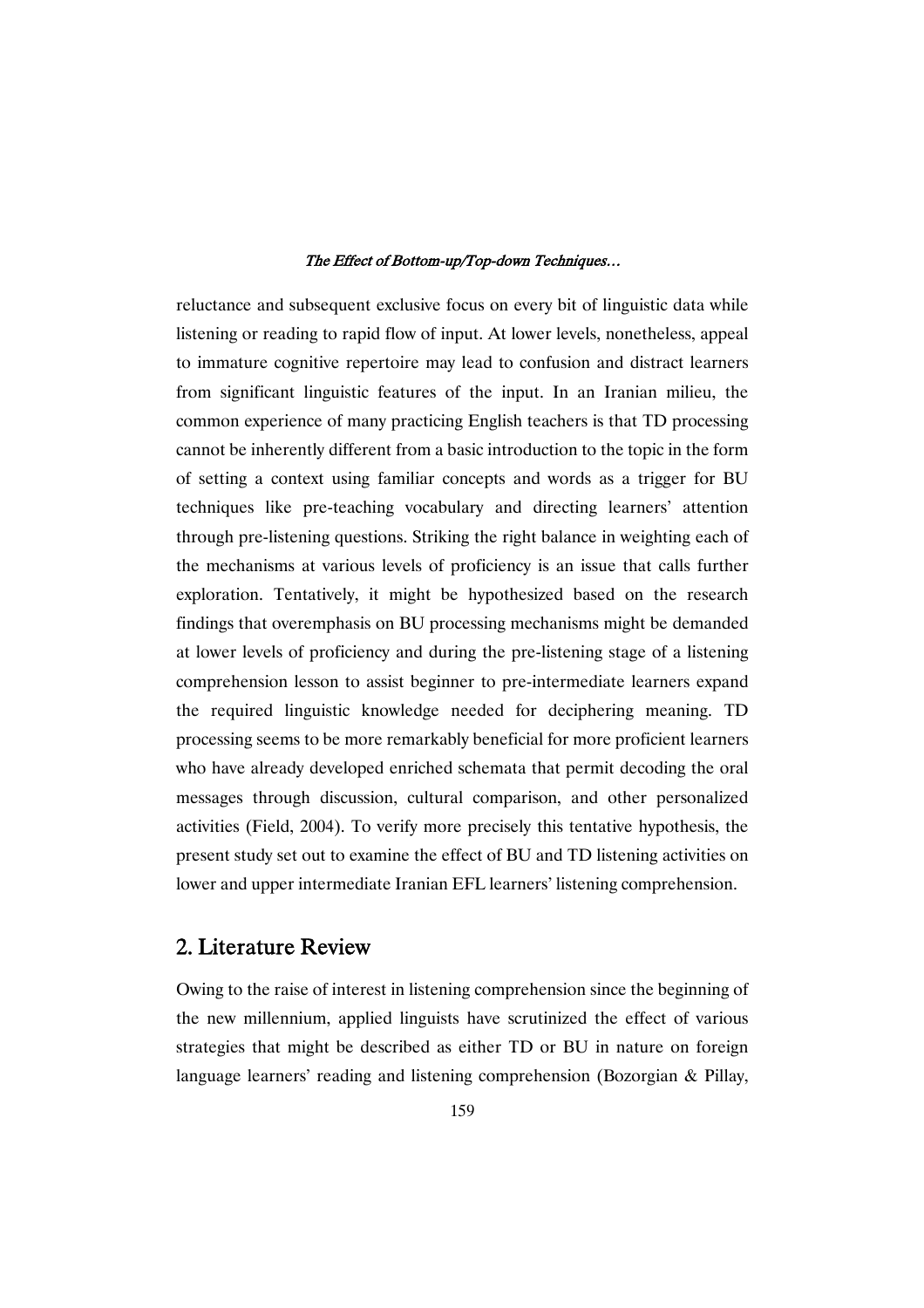2013; Danial & Polloway 2005; Navalpakkamand & Itti, 2006; Rahimi, 2012; Vargas & Gonzalez, 2009; Vidal, 2004; Xie, 2005) and explored the problems they face when listening in terms of new interpretations of listening comprehension (Chen, 2013; Masalimova, Porchesku, & Liakhnovitch, 2014; Nowrouzi, Tam, Zareian, Nimehchisalem, 2015). Research on the role of BU and TD strategies in listening comprehension has yielded mixed results.

Investigating EFL university students' BU and TD processing in academic listening, Vidal (2004) found both high and low proficiency participants weaker in BU than in TD processing. The role of BU techniques was also examined by Vargas and Gonzalez (2009) who realized the insufficiency of mere practice and incorporated BU listening strategies in teaching eighth grader high school EFL learners. Based on the data obtained from field notes, video recordings, and questionnaires, they identified restricted vocabulary and listening background in the target language topic as sources of problems and acknowledged the significance of instructing BU listening strategies to beginners who were just starting to develop their listening skills.

In another study, Danial and Polloway (2005) verified the facilitative role of TD strategies like advance organizers in improving learning, retention, and recall of information for participants with disabilities. Xie (2005) ascribed failure in comprehending reading texts to schematic variation and recommended the concomitant teaching of language and sociocultural background to guide participants in reading classrooms to construct schemata and help them assimilate, extract, and consolidate knowledge. The integration of goal-driven TD attention and data-driven BU attention was also highlighted by Navalpakkamand and Itti (2006) as crucial for visual search in reading comprehension.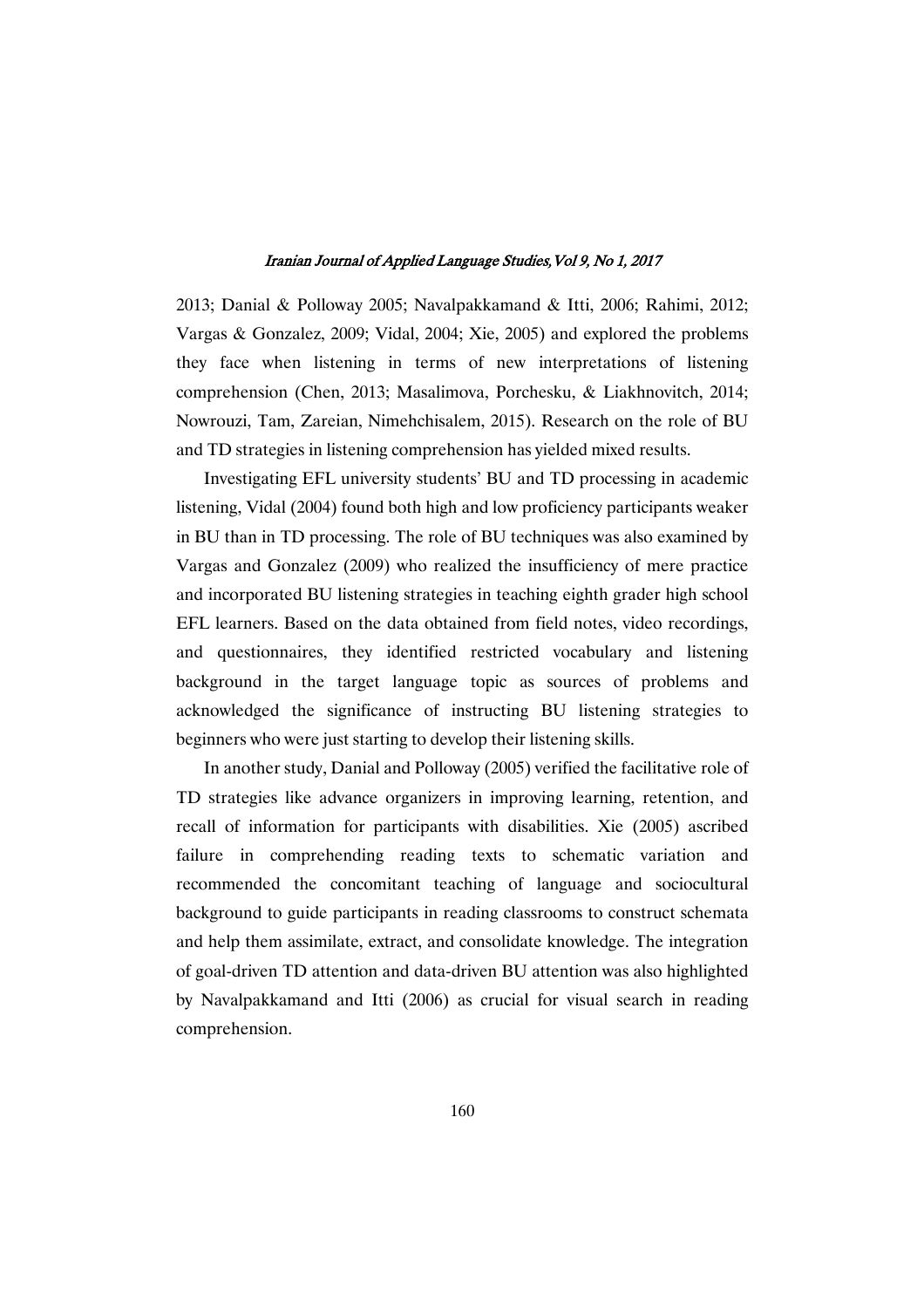Rahimi (2012) reviewed three main approaches of TD, BU, and interactive processing, a combination of TD and BU strategies, to listening comprehension. He proposed that an awareness of these processes and their contribution to learning at different levels of language proficiency is essential to a theoretically grounded pedagogy of L2 listening comprehension. In another study in the context of Iran, Bozorgian and Pillay (2013) took an interactive approach and verified the effect of teaching BU strategies of repetition and note-taking and TD strategies of guessing, making inferences, and identifying topics in Persian on enhancing 30 Iranian EFL learners' listening comprehension.

Investigation of problems encountered by elementary to lowerintermediate EFL learners in different EFL contexts (e.g., Kasevich, 2010; Masalimova et al., 2014) have highlighted the problems these learners encounter at psychoacoustic, linguistic, and cognitive stages of perception which hamper smooth perception of some speech signals, and thereby, obscure establishment of subsequent phonetic, lexical, syntactic, and semantic representations (Kasevich, 2010). Likewise, Chen (2013) probed listening problems perceived by 31 high-beginning to low-intermediate Taiwanese college students who reported unfamiliar vocabulary, rapid delivery rate, and linking sounds between words, all associated with perception and parsing stages of comprehension, as blocks to comprehension that were partially lifted through a metacognitive and process-oriented task-supported instruction.

In the Iranian EFL context, Nowrouzi et al. (2015) explored listening problems experienced by Iranian English major university students at tertiary level by administering the Listening Comprehension Processing Problems Questionnaire (Nowrouzi, Tam, Nimehchisalem, & Zareian, 2014). The results revealed that the respondents had moderate to high levels of difficulty in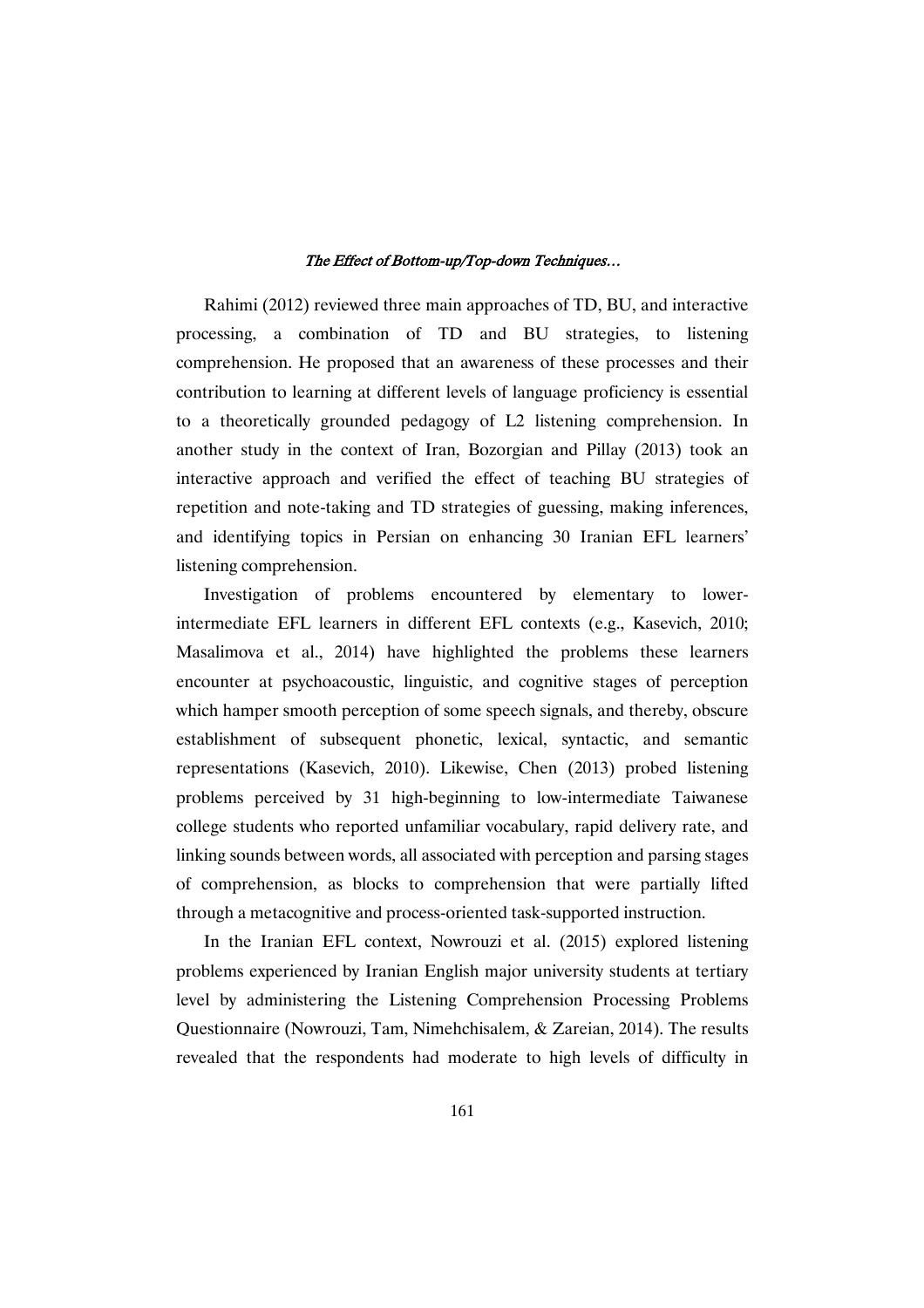perception and parsing stages that are normally attributed to elementary to pre-intermediate stages of learning. They reported lower range of problems at utilization stage.

To many Iranian EFL learners, listening comprehension still poses a painstaking challenge that may be traced to underdeveloped skills for approaching and processing information BU. In this regard, the present study aimed to examine the effectiveness of BU and TD techniques at LI and UI proficiency levels. To serve the objectives of the current study, the following research questions were formulated:

- 1. Do bottom-up and top-down pre-listening activities influence Iranian EFL learners' listening comprehension at lower-intermediate proficiency level differently?
- 2. Do bottom-up and top-down pre-listening activities influence Iranian EFL learners' listening comprehension at upper-intermediate proficiency level differently?
- 3. Does proficiency level impact the effectiveness of bottom-up and top-down processing activities for Iranian EFL learners?

# 3. Method

# 3.1.Design

This quasi-experimental study was conducted to investigate the impact of the independent variables, TD and BU processing activities, on the dependent variable, Iranian lower and upper intermediate learners' listening comprehension.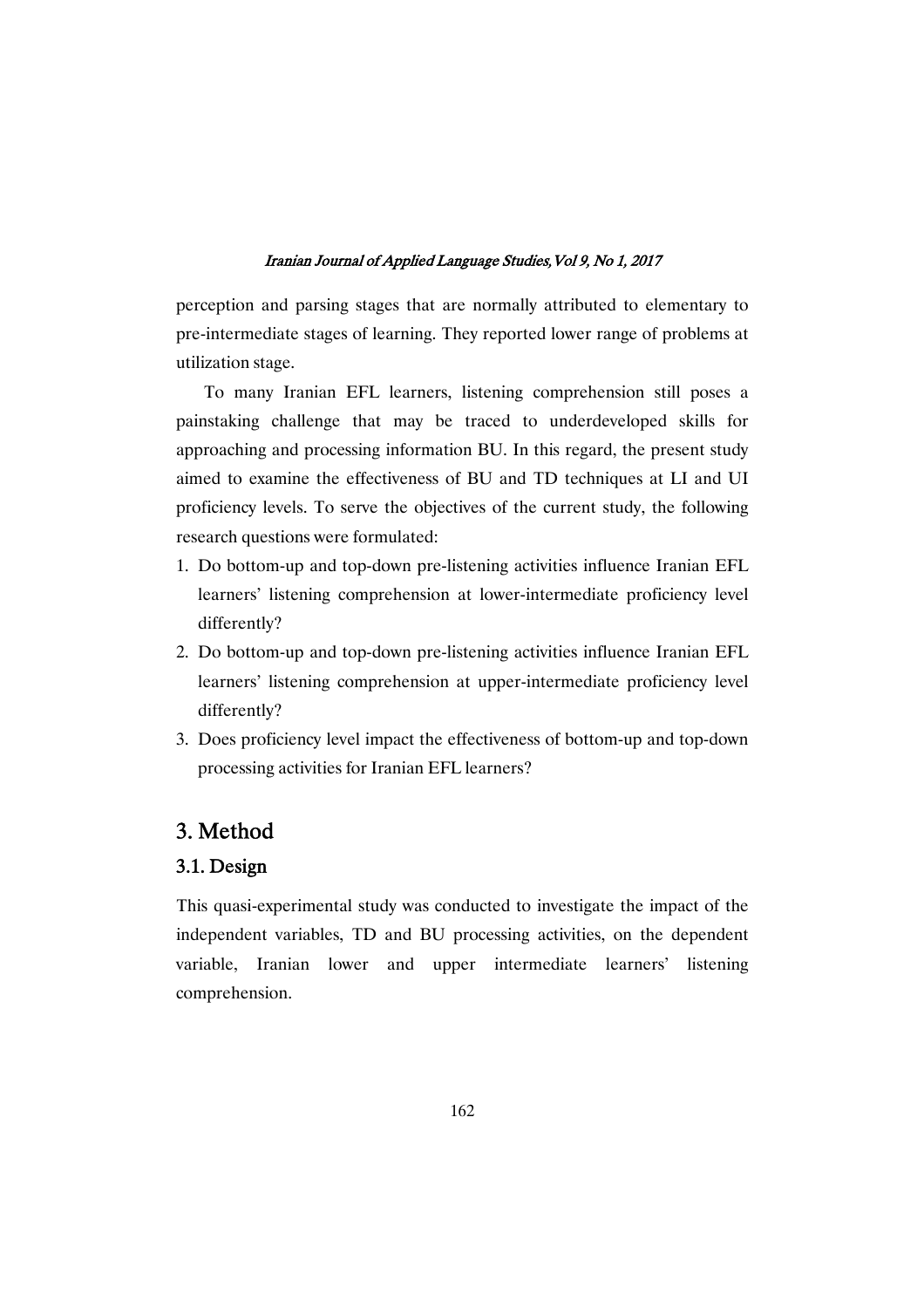# 3.1. Participants

Participants in this study comprised 60 lower-intermediate and 60 upperintermediate male language learners in six classes, within the age range of 15- 18, who were randomly sampled from a population of approximately 200 lower and upper intermediate English learners at Nasim English Institute in Shiraz, Iran based on their performance on the Oxford Placement Test (Allan, 2005). The participants were delineated as lower intermediate (LI), intermediate (I), and upper intermediate (UI) groups. The intermediate participants were excluded from the study and attended regular classes. Those in the LI and UI levels, however, were randomly sub-divided into three sub-groups that were randomly assigned as the control group (CG), the lower-intermediate (LI) and upper-intermediate (UI) experimental groups. The groups received listening instruction based on three sets of activities, as explained in the "Procedure" below.

### 3.2. Materials and Instruments

The materials used during the treatment were two English course books designed by the Nasim Institute for lower and upper intermediate levels, each containing eight units and comprising speaking, listening, reading and writing skills that are presented over two LI intermediate and two UI semesters. Since the proficiency level of the participants in this study was LI1 and UI1, both groups covered the first four units of each book. The course books contain a wide range of tasks that are performed by the learners to consolidate their explicit knowledge of subskills like grammar and vocabulary and to put it into communicative use via different speaking, listening, and reading activities.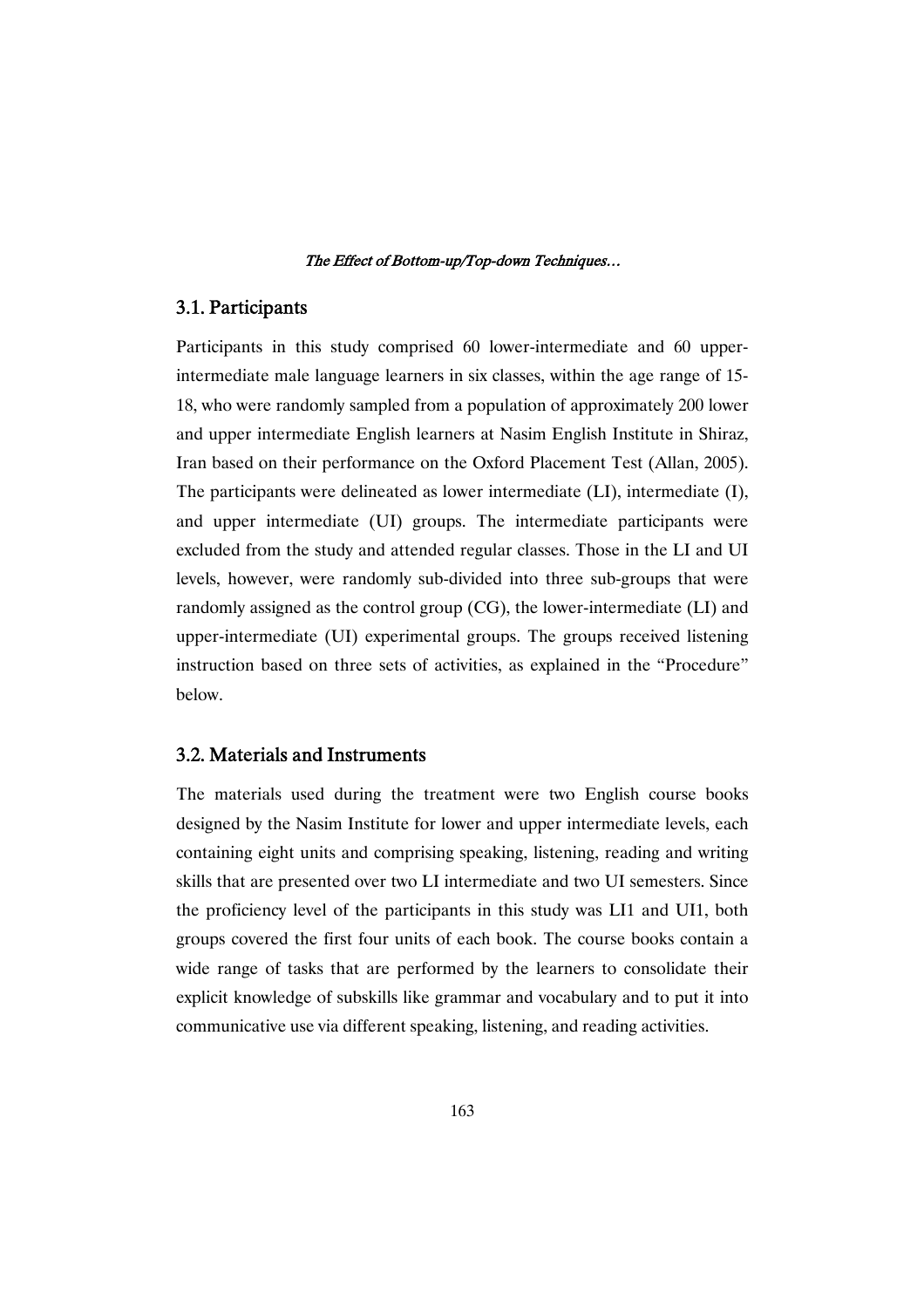Two kinds of tests were employed to collect the research data. Although the participants in the study had been placed by the institute at LI and UI levels, it was essential to ascertain the initial homogeneity of the three subgroups at each proficiency level. Hence, the researchers deployed the standard Oxford Placement Test (Allan, 2005) which is a standardized and highly reliable placement test commonly deployed to determine English learners' proficiency level. The original test comprises 200 items with a consistent record of predictive validity. The first part of OPT (items 1-100) measures test takers' grammar knowledge and the second part (items 100-200) tap listening comprehension. The listening comprehension part of OPT was modified into a 30-item test and was employed in the present study after it was piloted and yielded a satisfactory reliability estimate  $(r=.78)$ . The time allotted for this test was 20 minutes. Those whose scores were up to one standard deviation below the mean were regarded as LI and those with scores higher than one and a half standard deviation above the mean as UI learners. The few cases whose scores fell out of this score range were excluded from further analyses.

Secondly, the listening comprehension component of the Preliminary English Test (PET) (2012), which is a standard test for intermediate learners, was employed at the end of the study to examine the impact of the three sets of activities on the participants' listening comprehension.

# 3.3. Procedure

The sixteen-session treatment started after the pre-test. The first session started with an integrated-skill set of vocabulary and grammar presentations that were further practiced in a few short reading and listening activities during the session. The second session began with a brief review of the presented information as the preview for reading and speaking activities on the second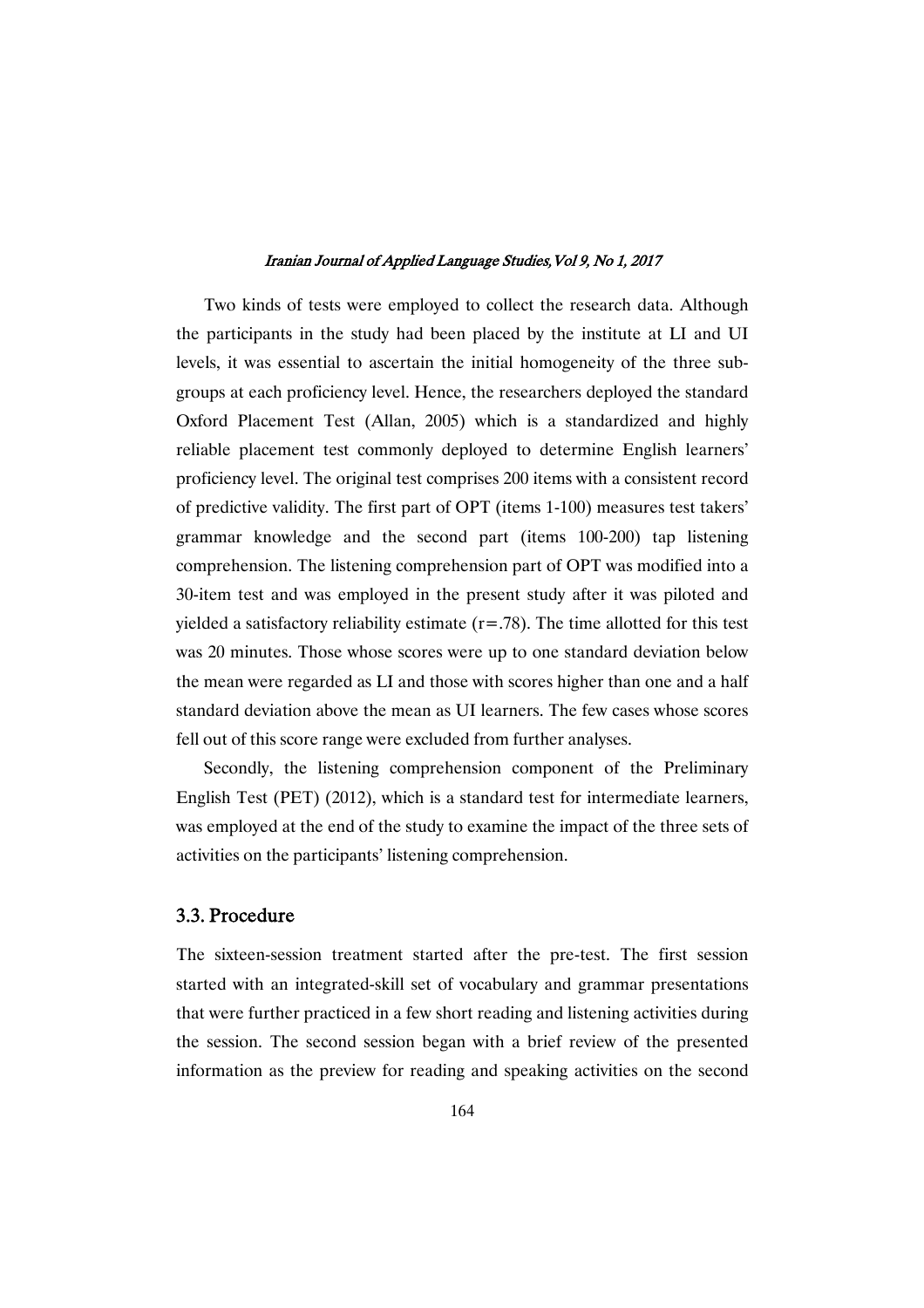two pages of each unit. The listening comprehension in each unit was presented during the third session when two sets of information processing techniques were performed in the two experimental groups at the pre-listening stages of the lesson.

In the two BU groups at LI and UI levels, one or two of four types of BU processing activities were applied to activate the participants' BU processing. These activities, originally designed by Richards (2008) for the purpose of focusing the participants' attention on details and upcoming information in the listening text, included a vocabulary presentation and question/answer practice activity to help the participants use the words, matching statements with pictures, grammar practice, and identifying sentence stress and key words. For instance, the teacher, who was one of the researchers, explicitly and interactively presented five to seven key words based on various vocabulary teaching techniques. A set of oral questions were then asked with a focus on key words, to draw the participants' attention to the words and help them practice using them in their answers to the teacher's questions.

Secondly, the participants were asked to look at a picture illustrating the context of the listening text and to listen to statements uttered by the teacher to guess whether the statements were true or false. The third BU activity was to practice listening for word stress as a marker of the information focus in the sentence. To give an example, the participants would listen to questions with two possible information foci and use stress to identify the appropriate focus. (Words in italic are stressed.)

| Participants hear                           | Participants check information focus |      |  |  |
|---------------------------------------------|--------------------------------------|------|--|--|
| The bank's South branch is repaired today.  | Where                                | When |  |  |
| Is the school open on Saturday?             | Where                                | When |  |  |
| John is going to the <i>hospital</i> today. | Where                                | When |  |  |

Table 1. Sentence Stress as a BU Activity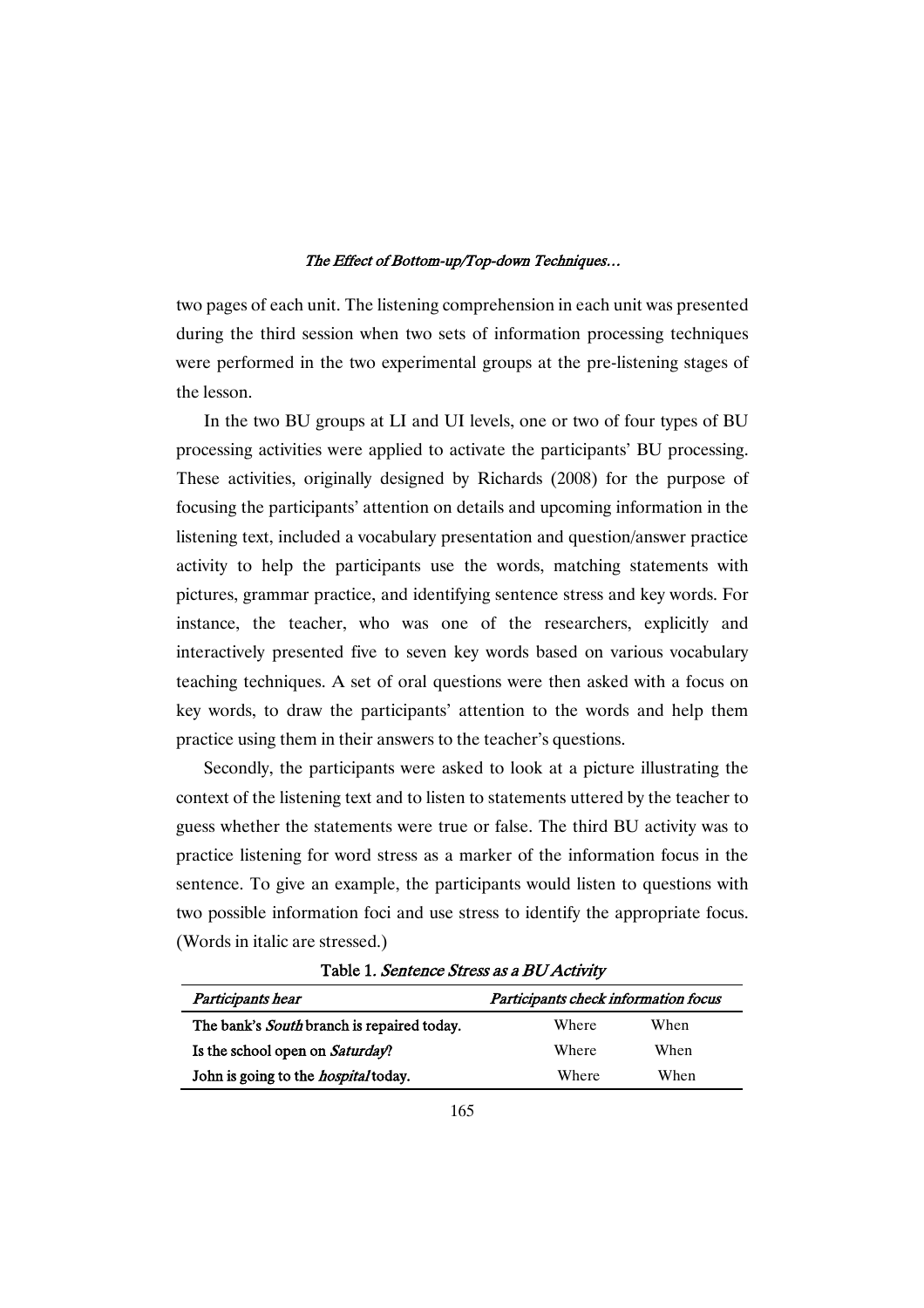The last technique deployed to engage learners in BU processes was helping them to develop the ability to identify key words and information. To give an example, the participants would hear the following statement: "My neighbor is a suspicious old woman because she never talks to me and is always watching me angrily through the window". Then, they were required to decide which of the words were more important and why.

After doing these pre-listening activities that were focused on the linguistic elements in the listening task, the listening section in each unit began and was proceeded with the designed sets of course book activities.

In the TD groups at lower and upper intermediate levels, in contrast, the teaching at the pre-listening stage was concentrated on three sets of TD activities (Richards, 2008). Through a brief topic discussion activity the theme of the listening was elicited and the participants were required to generate a set of questions they expected to encounter in the listening. Further, they were asked to generate a list of topics they had already known about the issues mentioned in the first activity and to list the topics that they expected to learn more about in the listening. Finally, the participants were required to read a relevant news headline and to anticipate the event accordingly before listening to the full news and verifying their predictions. The news items were obtained from internet.

The CG who underwent the same course of instruction with no BU or TD activities began the listening session with pre-teaching of active vocabulary and posing a set of pre-listening questions which they were to answer after the listening. It should be borne in mind that such questions are commonly the only pre-listening activities that keep recurring in listening comprehension classrooms.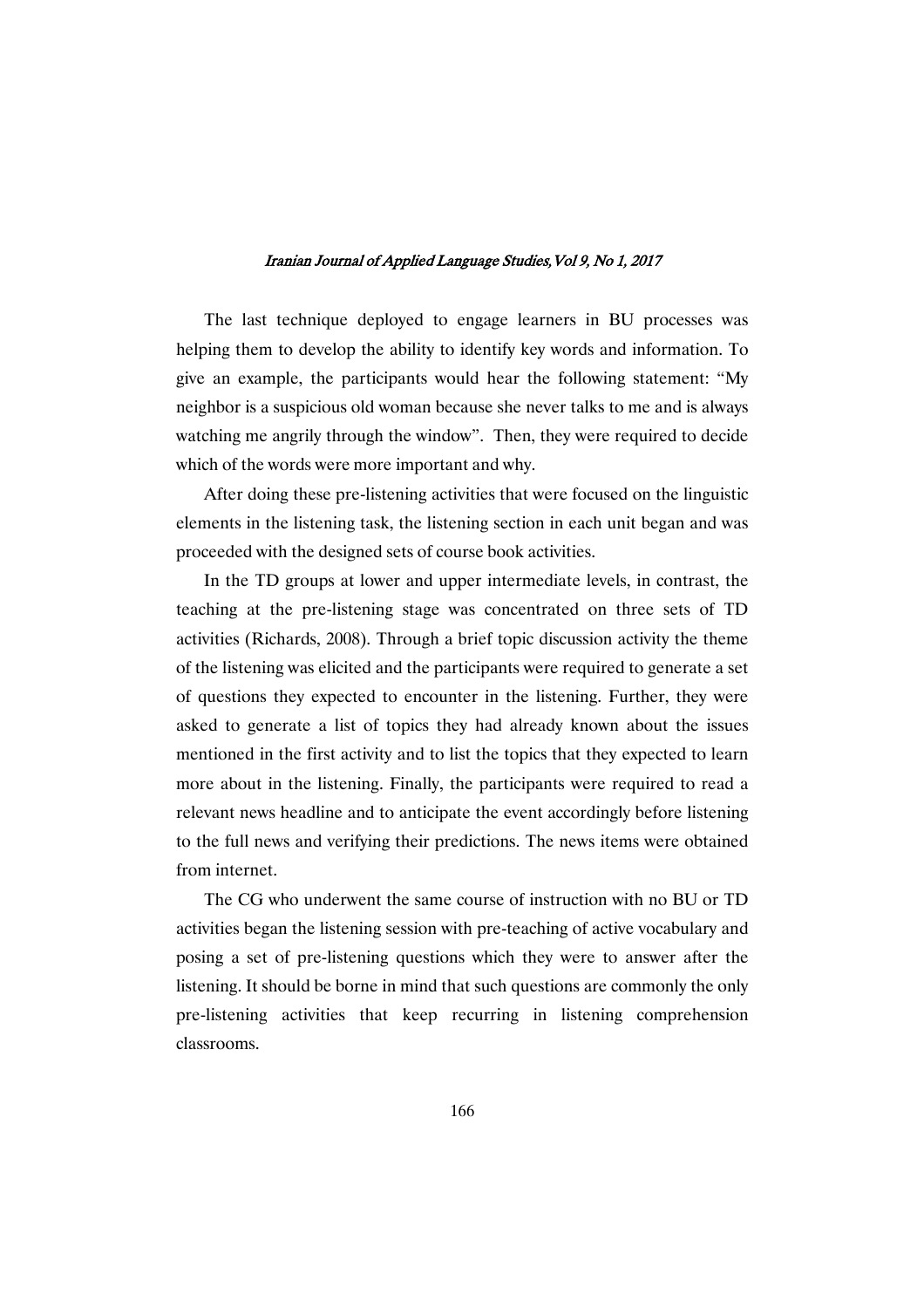After the treatment, the listening section of the PET was administered to the six groups and the participants' mean scores in different groups were compared via one-way and two-way analysis of variance (ANOVA).

# 4. Results

An independent samples t-test and a one-way between-subjects ANOVA test were run to assess the initial homogeneity of UI and LI groups and that of the three sub-groups at each level at the onset of the study. Then a two-way between-subject ANOVA was run on the six groups' listening post-test scores to test the effect of BU and TD activities on the six LI and UI sub-groups' listening comprehension, as posed in research questions one and two. Finally, two independent samples t-tests were conducted to answer the third research question by comparing the BU and TD groups' listening scores at LI and UI levels.

### 4.1. The Initial Homogeneity of the Participants

Having checked the normality of the sets of research data obtained from the OPT and the PET, p>.05, the data obtained from the OPT were first compared to assess the groups' initial homogeneity. The difference between the UI group  $(M=14.52)$  and the LI group  $(M=15.91)$  was statistically tested via an independent samples t-test the results of which indicated that the difference between the two sets of triadic groups reached significance level,  $t(118) = -3.97$ , p=.000<.05, supporting the placement of the participants at two different proficiency levels.

Since each group had further been subdivided into three distinct subgroups of BU, TD and CG, it was also crucial to test the initial homogeneity of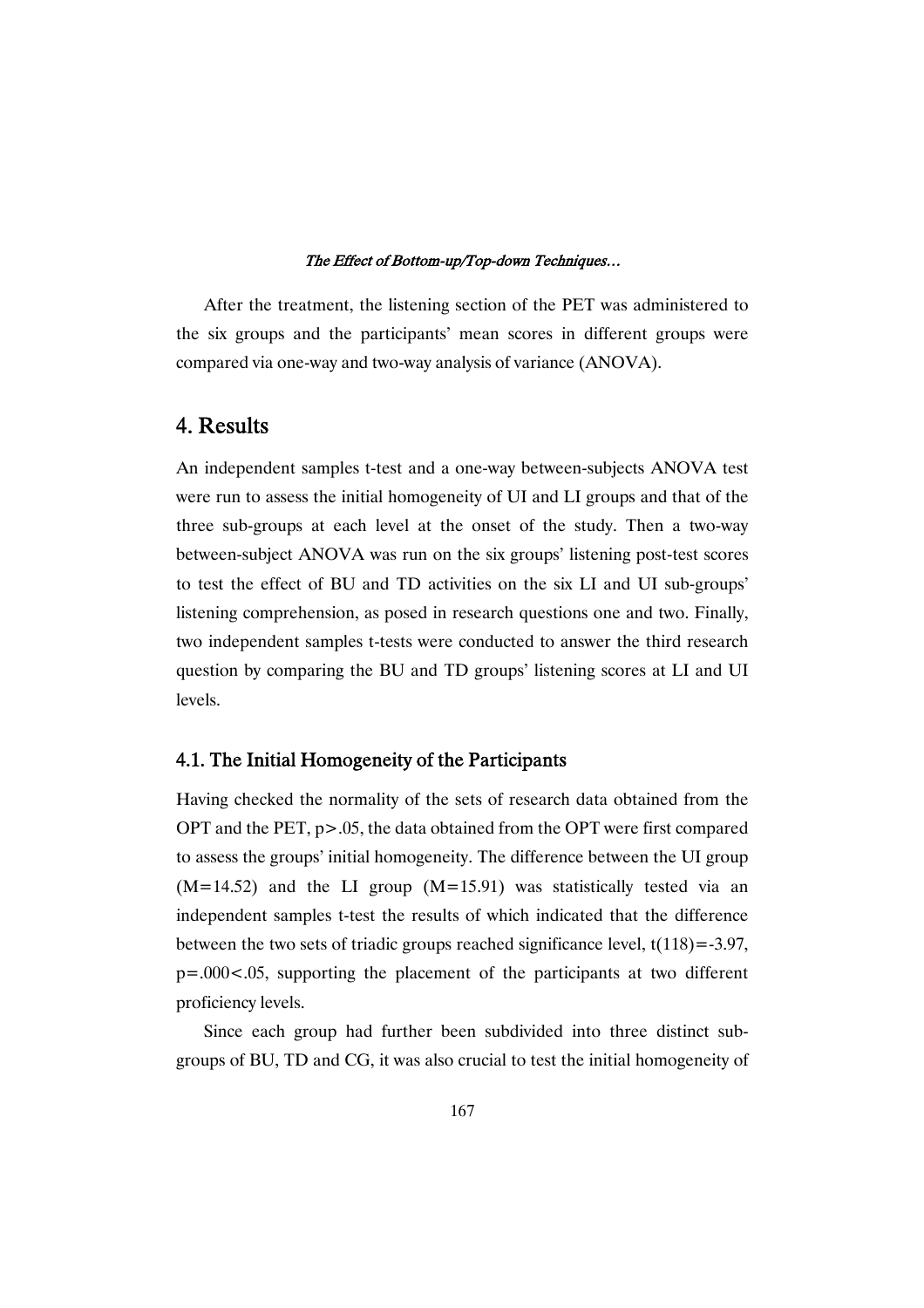the three subgroups at the onset of the study. Hence, the groups' descriptive statistics were calculated for the TD ( $M=14.32$ ), the BU ( $M=15.06$ ), and the CG (M=14.19) at LI and UI levels, respectively. Further, a one-way betweengroups analysis of variance was conducted to compare the slight difference among the groups, as presented in Table 1.

| Pretest        |                |                |             |      |      |
|----------------|----------------|----------------|-------------|------|------|
|                | Sum of Squares | df             | Mean Square | F    | Sig. |
| п              |                |                |             |      |      |
| Between Groups | 8.85           | $\overline{c}$ | 4.42        | 1.13 | .32  |
| Within Groups  | 222.85         | 57             | 3.91        |      |      |
| Total          | 231.71         | 59             |             |      |      |
| UI             |                |                |             |      |      |
| Between Groups | 1.23           | $\overline{c}$ | .61         | .17  | .84  |
| Within Groups  | 201.35         | 57             | 3.53        |      |      |
| Total          | 202.58         | 59             |             |      |      |

Table 1. The ANOVA for the LI and UI Sub-groups' OPT Scores

As indicated in Table 1, there was no statistically significant difference at  $p<0.05$  level in OPT scores for the three LI groups:  $F(2, 57)=1.13$ ,  $p=.32$ , nor for the three UI groups:  $F(2, 57)=0=0.17$ ,  $p=.84$ ; that is, all LI and UI participants in the three subgroups could be considered homogeneous in terms of their initial listening comprehension skill.

### 4.2. BU and TD Processing at LI and UI Levels

The first two research questions addressed the impact of BU and TD processing activities in the pre-listening stage on the listening comprehension of Iranian EFL learners at LI and UI proficiency levels. Hence, first the descriptive statistics were calculated, as illustrated in Table 2.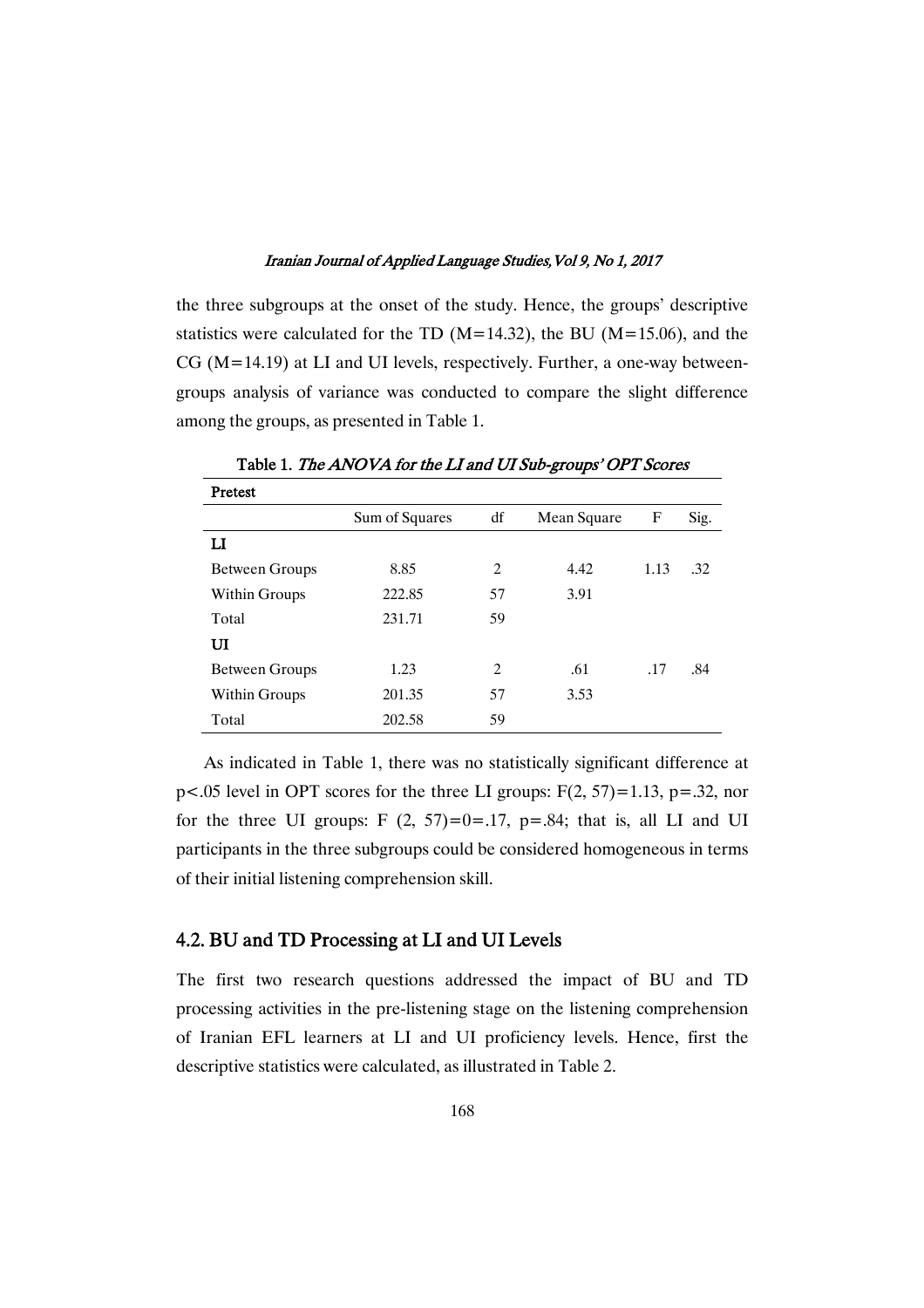|                           | ∸         |       |                |     |
|---------------------------|-----------|-------|----------------|-----|
| Proficiency<br>Processing |           | Mean  | Std. Deviation | N   |
| LI                        | <b>BU</b> | 16.53 | 1.76           | 20  |
|                           | TD        | 14.08 | 1.44           | 20  |
|                           | CG        | 13.88 | 1.33           | 20  |
|                           | Total     | 14.83 | 1.93           | 60  |
| UI                        | BU        | 14.32 | 1.27           | 20  |
|                           | TD        | 17.01 | 1.47           | 20  |
|                           | CG        | 11.13 | 1.23           | 20  |
|                           | Total     | 14.15 | 2.75           | 60  |
| Total                     | <b>BU</b> | 15.43 | 1.88           | 40  |
|                           | TD        | 15.55 | 2.06           | 40  |
|                           | CG        | 12.51 | 1.88           | 40  |
|                           | Total     | 14.49 | 2.39           | 120 |

The Effect of Bottom-up/Top-down Techniques...

Table 2. Descriptive Statistics of the LI and UI Sub-groups' Post-test Scores

As shown in Table 2, at the LI level, the BU group (M=16.53) stood well above the the TD group ( $M=14.08$ ) and the CG ( $M=13.88$ ). At the UI level, however, the TD group  $(M=17.01)$  outperformed the BU group  $(M=14.32)$ and the CG ( $M=11.37$ ). Further, the data were assessed for the homogeneity of variances the results of which supported the homogeneity of variances of the post-test scores, p=.516>0.05.

Then, a two-way between-groups analysis of variance was conducted to explore the impact of proficiency level and BU and TD activities, as measured by the PET, on the participants' listening comprehension. Table 3 displays the results.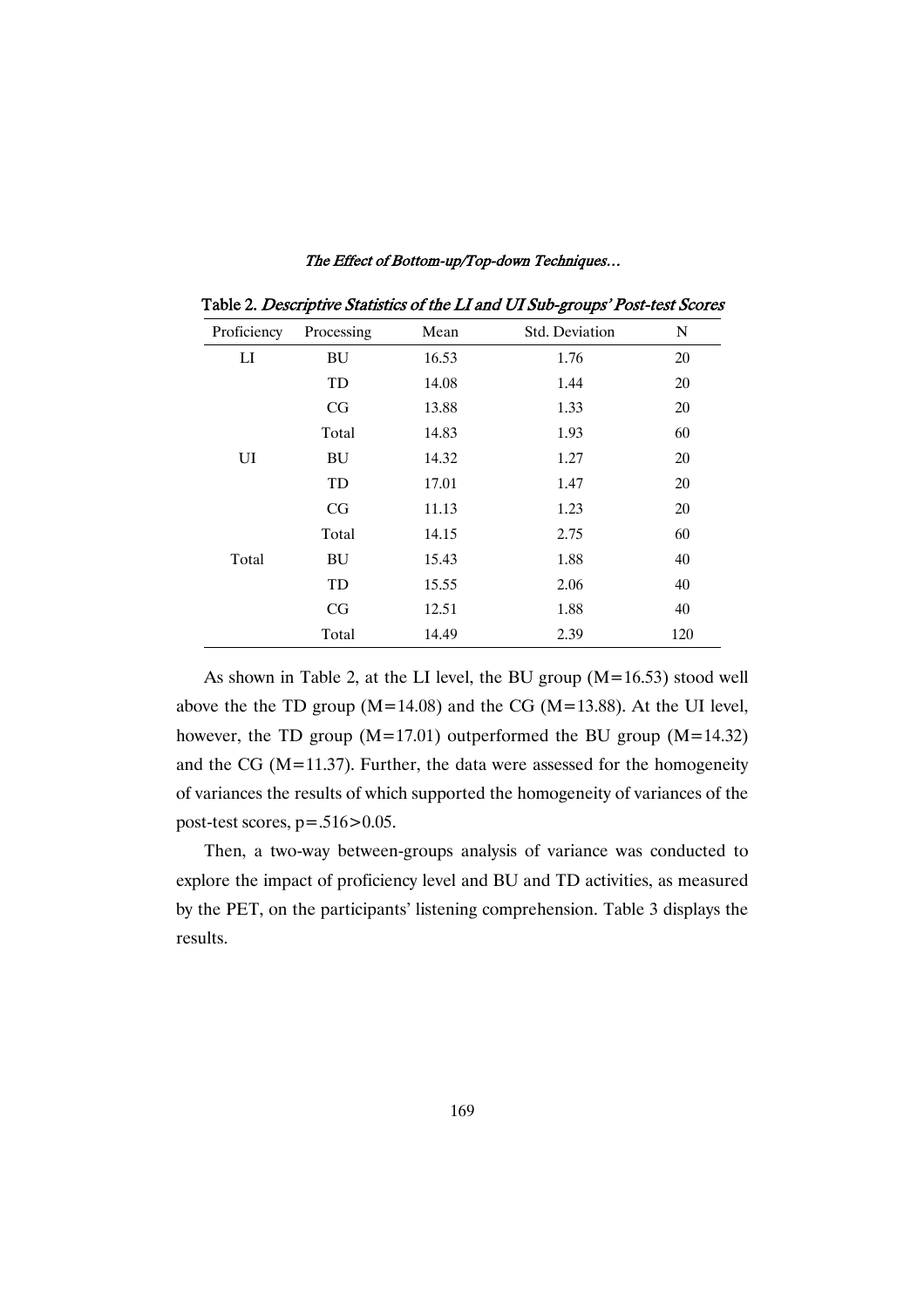| Source                                          | Type III Sum of Squares | df             | Mean Square | F     | Sig. |  |  |  |
|-------------------------------------------------|-------------------------|----------------|-------------|-------|------|--|--|--|
| Corrected Model                                 | 446.92 <sup>a</sup>     | 5              | 89.38       | 43.56 | .000 |  |  |  |
| Intercept                                       | 25222.75                | 1              | 25222.75    | 1.22  | .000 |  |  |  |
| Proficiency                                     | 13.83                   | 1              | 13.83       | 6.74  | .011 |  |  |  |
| Processing                                      | 236.79                  | $\overline{c}$ | 118.39      | 57.70 | .000 |  |  |  |
| Proficiency*Processing                          | 196.29                  | $\overline{c}$ | 98.14       | 47.83 | .000 |  |  |  |
| Error                                           | 233.88                  | 114            | 2.05        |       |      |  |  |  |
| Total                                           | 25903.56                | 120            |             |       |      |  |  |  |
| Corrected Total                                 | 680.81                  | 119            |             |       |      |  |  |  |
| a. R Squared = .656 (Adjusted R Squared = .641) |                         |                |             |       |      |  |  |  |

Iranian Journal of Applied Language Studies, Vol 9, No 1, 2017

Table 3. The Two-way ANOVA for the LI and UI Sub-groups' Post-test Scores

As tabulated in Table 3, there was a statistically significant main effect for proficiency level, F  $(2,114) = 6.74$ , p=0.011 < .05, and for TD and BU activities,  $F(2,114)=57.70$ ,  $p=.000<0.05$ ). The interaction effect between proficiency and processing was statistically significant as well,  $F(2, 114)=57.70$ ,  $p=.000<0.05$ ). The first two research questions were hence responded positively, BU and TD pre-listening activities have differential effects on Iranian EFL learners' listening comprehension at LI and UI proficiency levels. The findings indicated higher mean scores for the BU group at LI level and TD group at UI level supporting the significant impact from the proficiency level.

### 4.3. The Impact of Proficiency Level

The third research question delved into the effects of proficiency level on the effectiveness of bottom-up and top-down processing activities for Iranian EFL learners. Two independent samples t-test were conducted to answer this research question. Table 4 displays the results.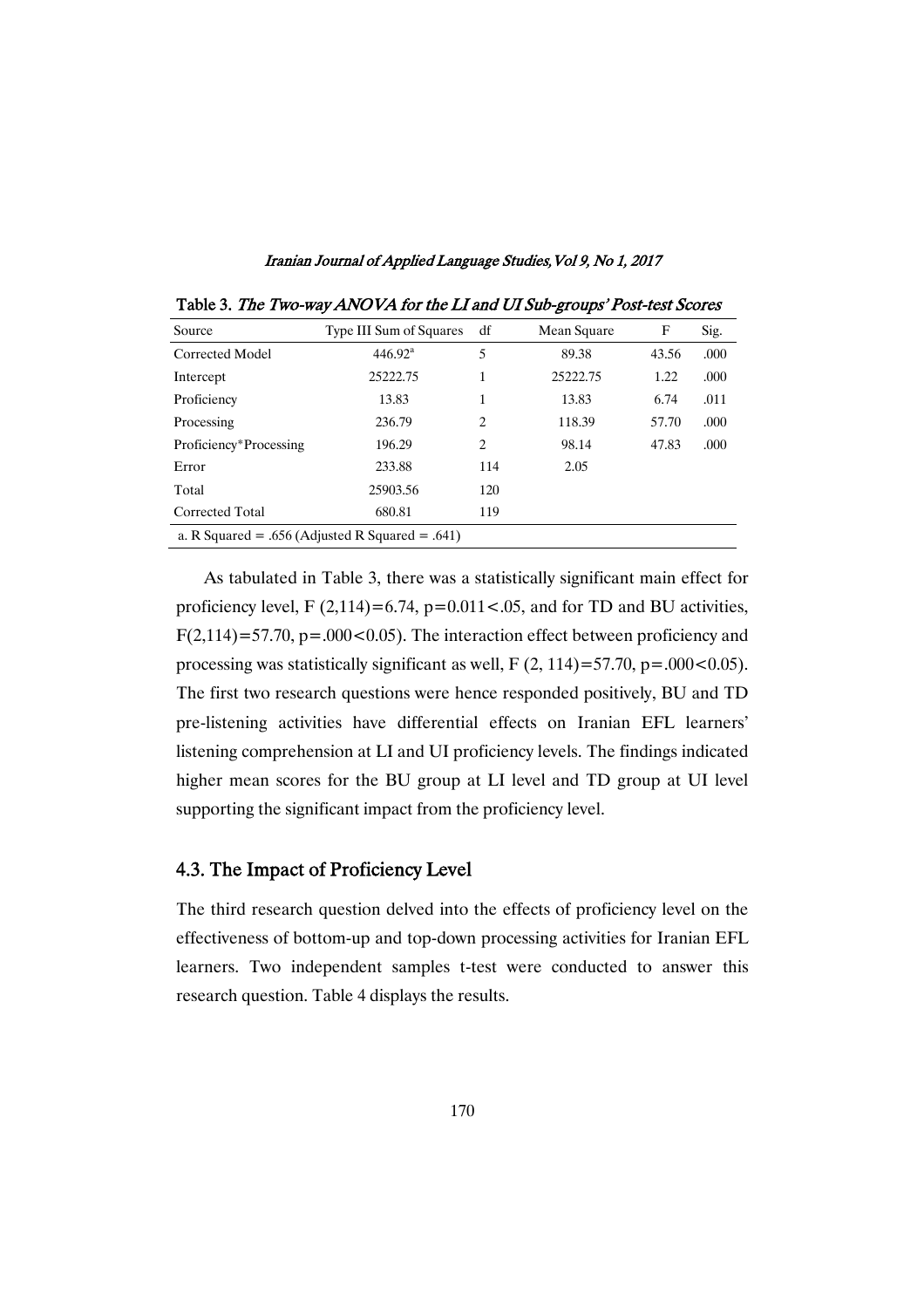|                           |              | Levene's Testfor |      |         | t-test for Equality of Means |          |            |            |         |                 |
|---------------------------|--------------|------------------|------|---------|------------------------------|----------|------------|------------|---------|-----------------|
|                           |              | Equality of      |      |         |                              |          |            |            |         |                 |
|                           |              | Variances        |      |         |                              |          |            |            |         |                 |
|                           |              | $_{\rm F}$       | Sig. | t       | df.                          | Sig. (2- | Mean       | Std. Error |         | 95%             |
|                           |              |                  |      |         |                              | tailed)  | Difference | Difference |         | Confidence      |
|                           |              |                  |      |         |                              |          |            |            |         | Interval of the |
|                           |              |                  |      |         |                              |          |            |            |         | Difference      |
|                           |              |                  |      |         |                              |          |            |            | Lower   | Upper           |
|                           | Equal        | 2.55             | .11  | 4.54    | 38                           | .000     | 2.21       | .48        | 1.22    | 3.19            |
|                           | variances    |                  |      |         |                              |          |            |            |         |                 |
|                           | assumed      |                  |      |         |                              |          |            |            |         |                 |
| <b>BU Posttest scores</b> | Equal        |                  |      | 4.54    | 34.64                        | .000     | 2.21       | .48        | 1.22    | 3.20            |
|                           |              |                  |      |         |                              |          |            |            |         |                 |
|                           | variance not |                  |      |         |                              |          |            |            |         |                 |
|                           | assumed      |                  |      |         |                              |          |            |            |         |                 |
|                           | Equal        | .041             | .84  | $-6.33$ | 38                           | .000     | $-2.92$    | .46        | $-3.86$ | $-1.98$         |
| <b>TD</b> Posttest scores | variances    |                  |      |         |                              |          |            |            |         |                 |
|                           | assumed      |                  |      |         |                              |          |            |            |         |                 |
|                           |              |                  |      |         |                              |          |            |            |         |                 |
|                           | Equal        |                  |      | $-6.33$ | 37.98                        | .000     | $-2.92$    | .46        | $-3.86$ | $-1.98$         |
|                           | variance not |                  |      |         |                              |          |            |            |         |                 |
|                           | assumed      |                  |      |         |                              |          |            |            |         |                 |

### Table 4. Independent Samples t-test for the LI and UI BU and TD Groups' PET Scores

As revealed in Table 3, There was a statistically significant difference in the BU groups' scores at LI level (M=16.53, SD=1076) and the BU group at UI level  $(M=14.32, SD=1.27)$ ,  $(t(38)=4.54; p=.000<0.05)$ ; Similarly, a statistically significant difference was observed in the TD groups' listening comprehension scores at LI level  $(M=14.08, SD=1.44)$  and the TD group at UI level (M=17.01, SD=1.47), (t (38)=-6.33;  $p=.000<0.05$ ).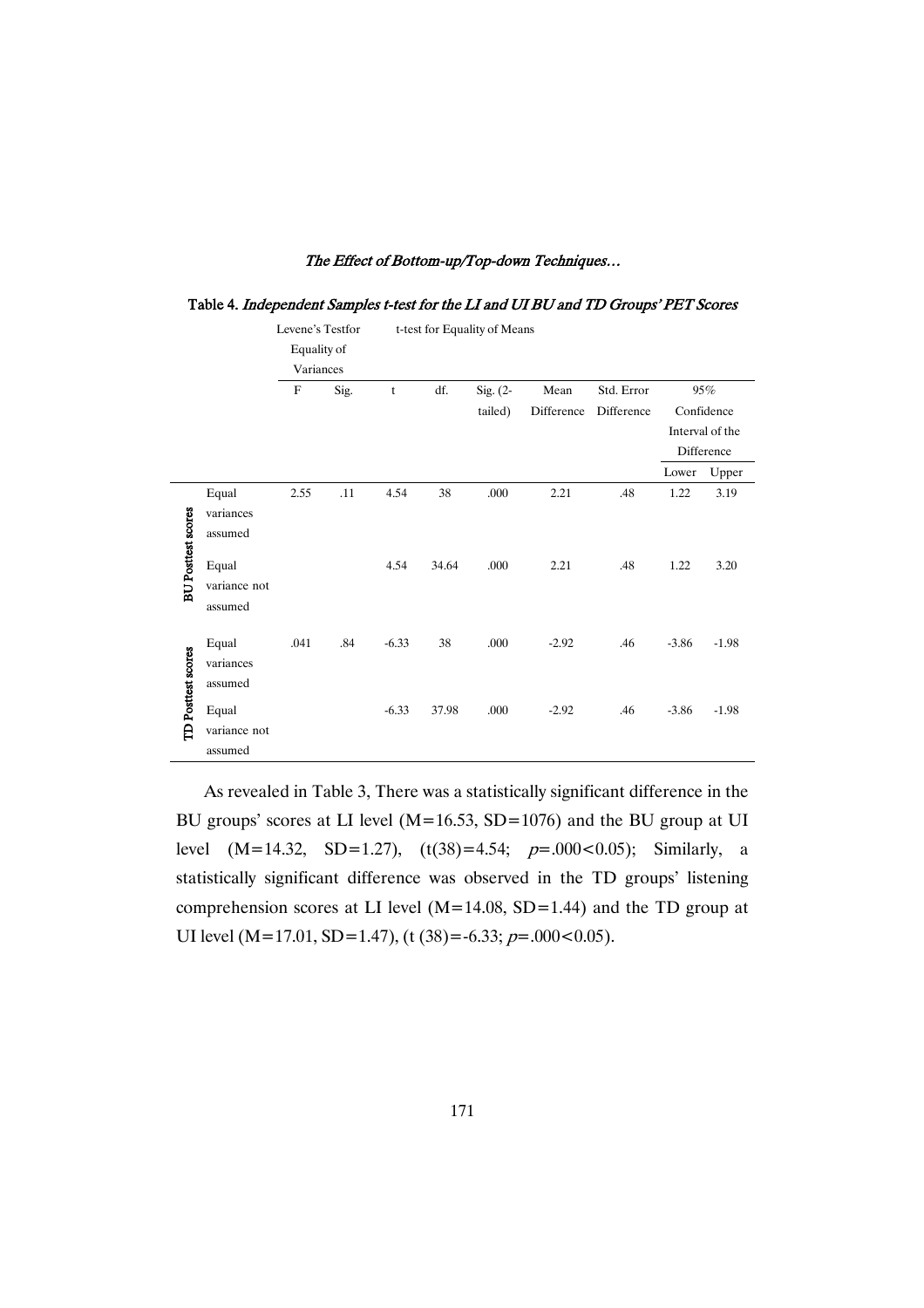# 5. Discussion

The findings revealed that both BU and TD groups at the LI and UI levels did significantly better than the CG, which accentuates the effectiveness of contextualizing listening comprehension tasks by drawing learners' attention towards linguistic features of the input and to activate their background knowledge via BU and TD processing techniques. The findings are in line with numerous previous studies (Batoa, 2013; Fuente, 2012; Kurita, 2012; Navalpakkam & Itti, 2006; Rahimi, 2012; Vandergrift, 2013; Vidal, 2004; Yantis, 2004) which asserted the significance of data-driven and conceptuallydriven information processes in language learning and comprehension.

The choice of the optimal attention focusing activities was also found to be at least partially reliant on the learners' proficiency level. The LI participants in the present study benefited more adequately from BU activities while the TD activities were found more effective with UI participants. The findings lend support to those of Vidal (2004) that underscored learners' weakness in BU processing and of Vargas and Gonzalez (2009) who acknowledged the significance of instructing BU listening strategies to beginners.

Employing a self-report five-point Likert scale, Nowrouzi et al. (2012) investigated 100 Iranian EFL learners and reported moderate to serious listening problems relevant to the fast rate of delivery and lapses in sound discrimination as well as morphological confusion mainly owing to highly restricted lexical repertoire and failing to remember the meaning of familiar words. The participants in their study also reported moderate to server problems in dealing with unfamiliar topics and information density but found it less tough to grasp and distinguish the main idea from relevant supporting evidence. High rate of delivery was also noted as a source of difficulty by Goh, (2000), Hassan (2000), Liu (2002) and has been attributed to differences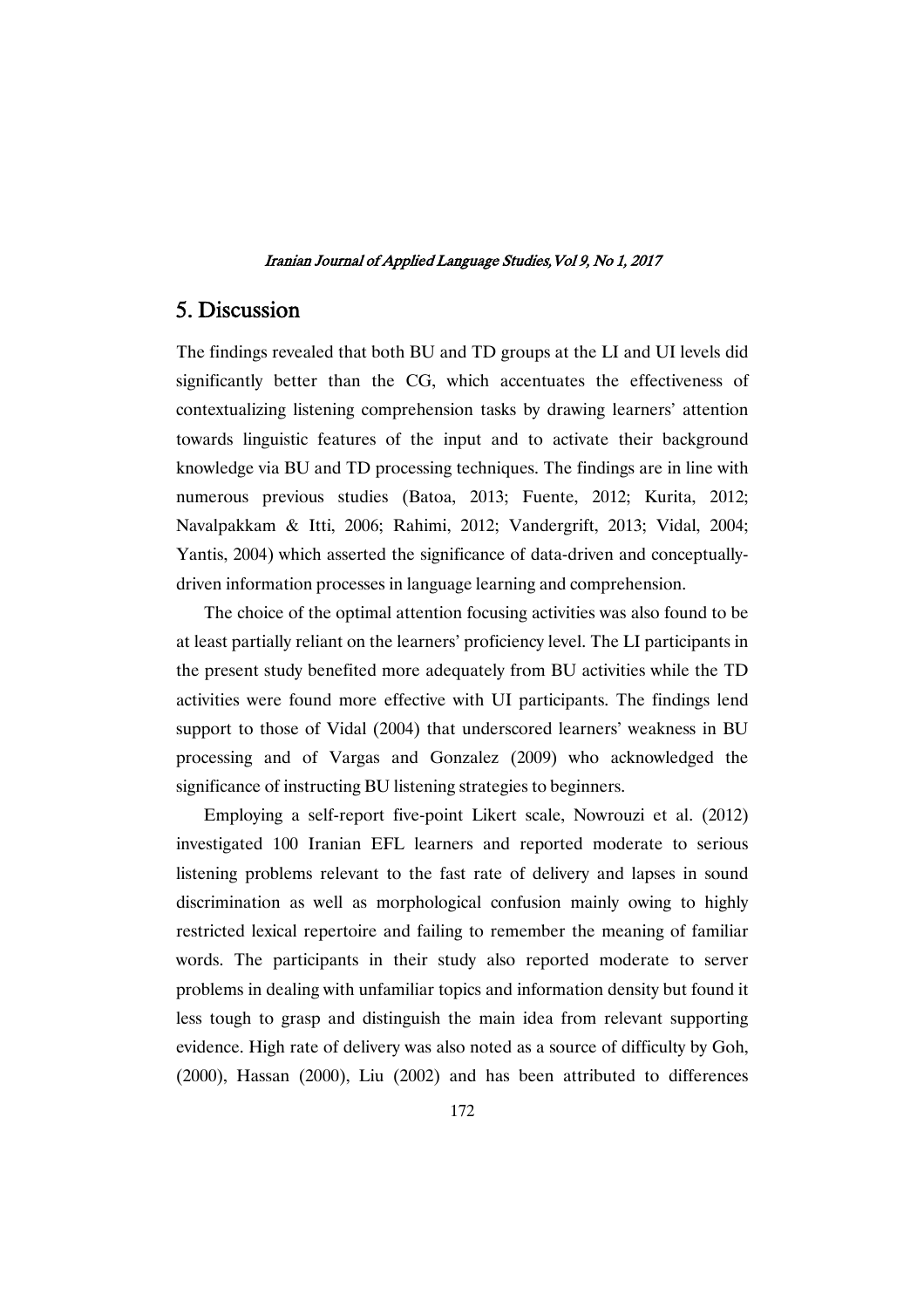between English as a stress-timed language and other syllable-timed languages like Chinese and Persian (Griffth, 1991, Lin & Wang, 2006; Hall, 2007). Lexical problems have likewise been associated by Boersma and Cutler (2008) to homophones such as lain/lane that might be alleviated through contextualization.

Such problems shared by many EFL learners are viably more pervasive at beginning to LI levels of proficiency and might be substantiated in terms of the perception, parsing and utilization stages of comprehension (Anderson,1995; Goh, 2000; Vandergrift, 2003), the orientation of attentional resources that might be BU or TD, the extent to which focal or peripheral attention is required for processing input from either source, and the degree of the listeners' metacognitive control over the comprehension process (Vandergrift & Goh, 2012).

Conceivably, lower level EFL learners have a more restricted linguistic repertoire in the target language and employ more data-driven mechanisms to process the input they receive. Perception of information from sensory memory to the working memory is initially dependent on controlled focal attention while practice and elaboration are conditions for submitting the uptake from short-term to long-term memory. Over time and through extensive exposure to comprehensible input (Krashen, 1985), restructuring (McLaughlin, 1990), or metacognitive control (Vadergrift & Goh, 2012) the content of the long-term memory expands and comprehension processing becomes automatic reliving the burden on attentional resources and facilitating concomitant data-driven and conceptual- driven processing. In fact, it seems to be the adequate focus on prerequisite linguistic components of the input at initial stages and sufficient meaningful and communicative practice that can automatize processing mechanisms which permit spotting the attention on constituent elements of the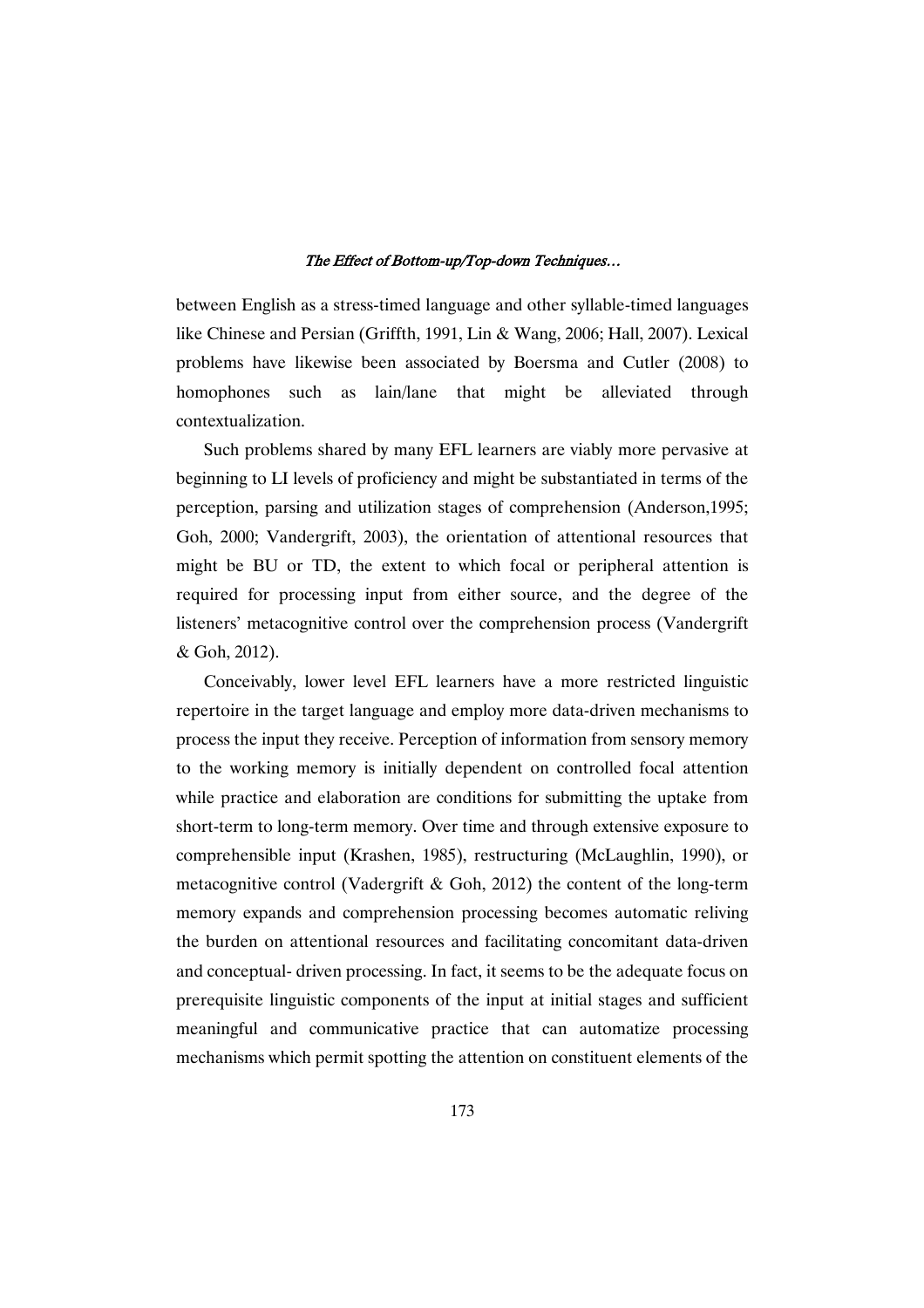data to check various features against the mental prototype, a BU process, or on the conceptual mental representations first and then to the features present in the data giving rise to TD processing.

When applied to language learning, concomitant attention to constituent cores of the data, e.g. phonological and lexical features, and to the conceptual mental representations, entails the very existence of relevant mental representations in English and at the same time highlights the intricate challenge posed by such a bi-directional focus for lower level language learners who are striving to communicate in a language to which they are not natives (Chen, 2013). Although complementary nature of processing mechanisms has been stressed (Stonovich, 2000), striking the right balance in implementation of BU and TD techniques and activities at various proficiency levels seems to hold the key to more enhanced learning experiences. Learners at lower proficiency levels with presumably more restricted conceptual resources in the target language (Kasevich, 2010; Masalimova et al., 2014; Vadergrift & Goh, 2012) need to focus more on the linguistic data which can cautiously be employed in further TD activities. More proficient learners, however, are assumed to have already established sufficiently rich schemata to make sense of the linguistic input and can move more easily back and forth between their long-term and short-term memory stores. This was found to hold true even for learners along the intermediate continuum, LI and UI.

The effectiveness of BU and TD techniques at PI and UI proficiency levels might be construed in terms of the participants' Zone of Proximal Development (ZPD), an interactive, collative adaptive process comprising both assimilation and accommodation (Smith, Dockrell & Tomlinson, 1997). While assimilating, learners incorporate new knowledge into their existing mental structures to expand this knowledge bank (Pritchard, 2009) which is simply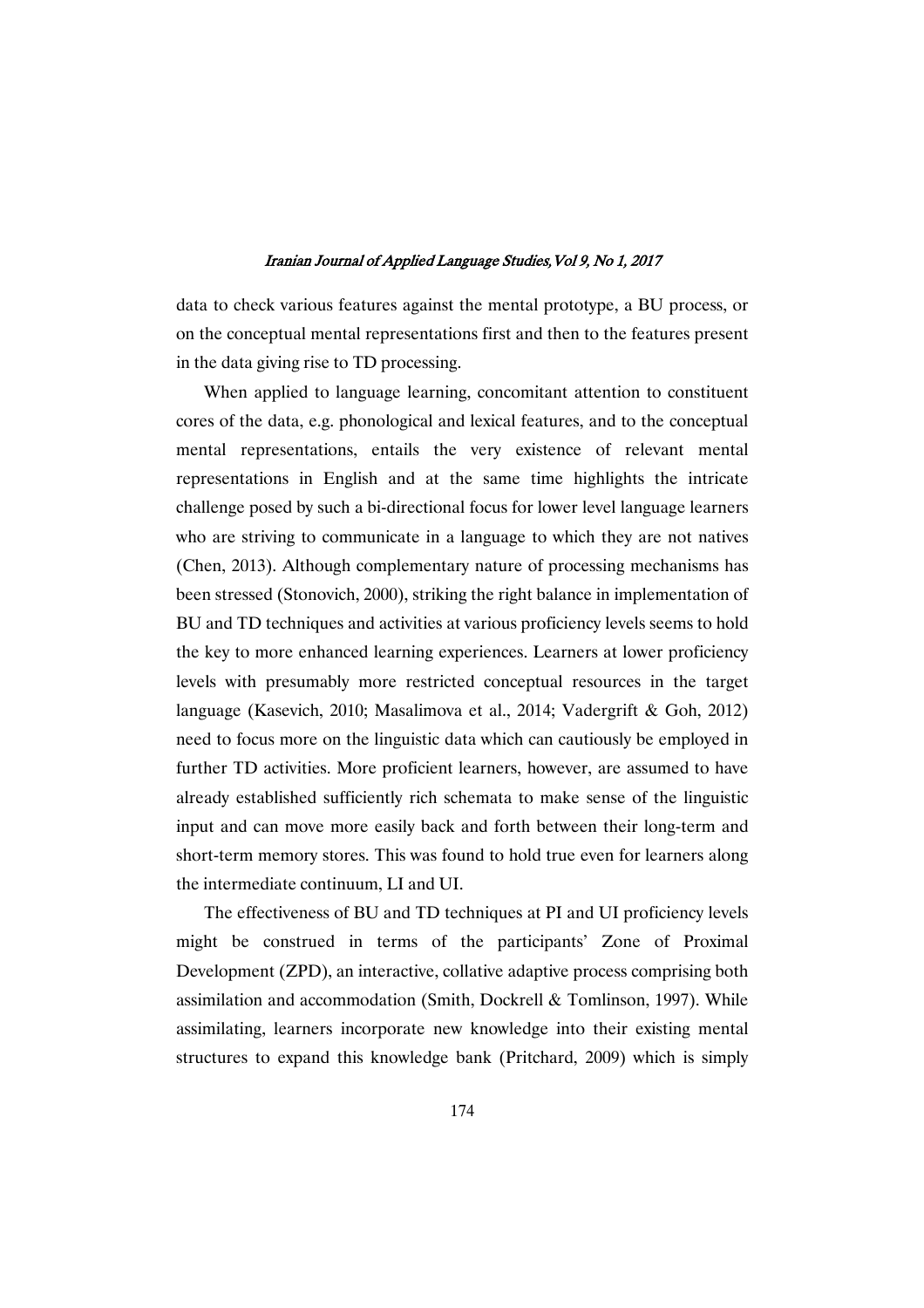known as their background knowledge. The mental processes at work are technically referred to as BU mechanisms that direct the locus of attention to the outward information since absolutely no relevant schematic representation of the information exists in the mind. Addition of the new information brings about some alteration to the mental structures which has to be controlled to avoid contradiction and reach a stable state of equilibration. The hierarchical nature of these processes can justify the findings from the current enquiry.

The BU techniques employed by the teacher at LI level seem to have aided the participants to assimilate the new information, incorporate it into their background knowledge, and accommodate their mental structures equipping them with what they needed to comprehend the listening texts. Application of TD activities did not prove effective for the LI group since the participants lacked prerequisite mental structures. Conversely, at the UI level where the learners had developed more complex mental resources in the language, TD processing activities could successfully activate the right schemata enabling the participants to prognosticate some sort of relationship between the incoming information and what they had previously stored. This prognosis seems to have fueled their comprehension by bridging the gaps.

# 6. Conclusion

The gradual evolution of listening instruction could be traced from a purely text-orientation towards communication-oriented, learner-oriented, and metacognitive-oriented practice (Vandergrift & Goh, 2012). A stronger emphasis on the application of skills and micro-skills and on raising learners' consciousness of the very nature of the listening process (Buck, 1995) and metacognitively training listeners how to regulate and direct their cognitive comprehension processes (Goh, 2008) characterize listening instruction in the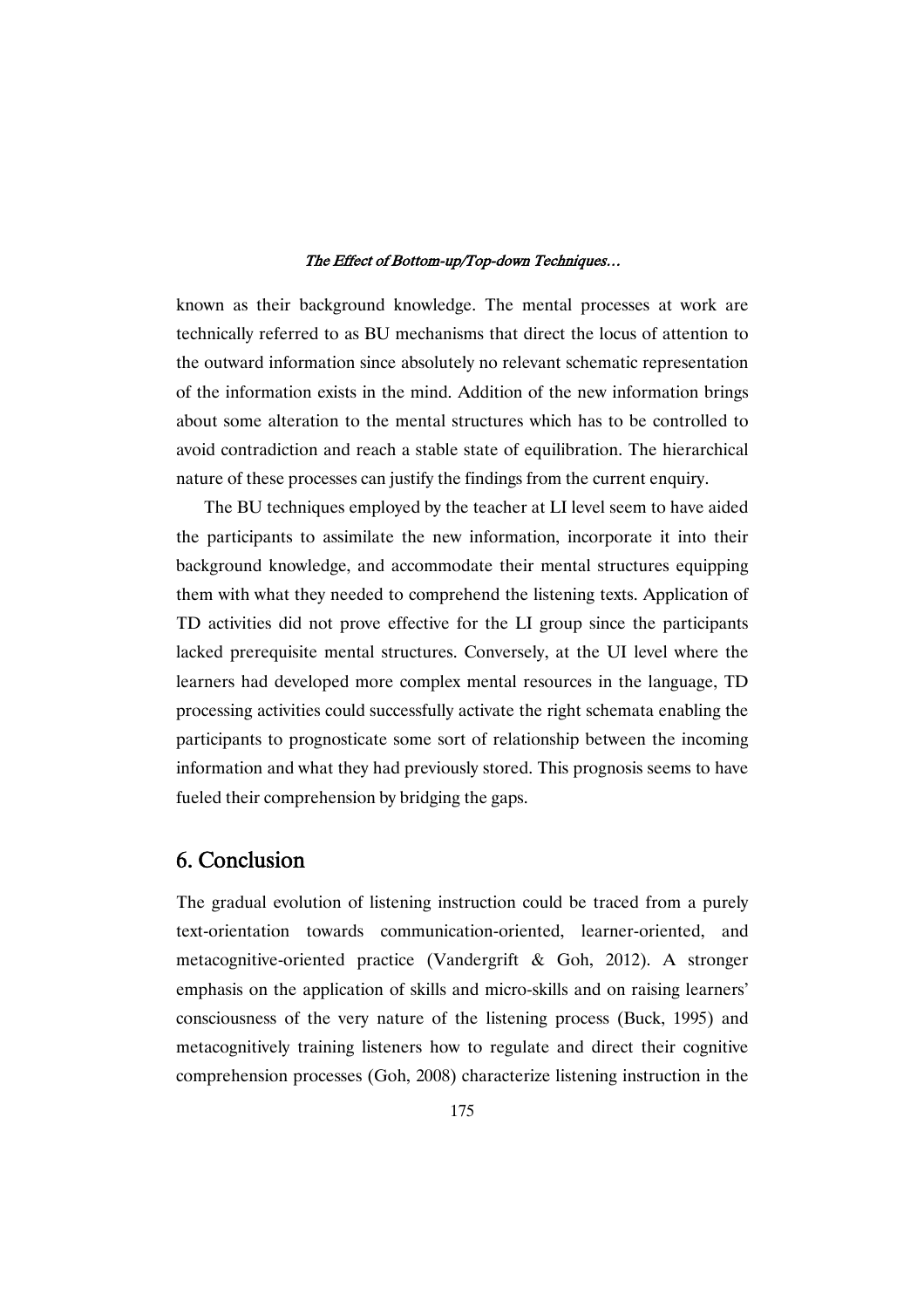post-method era. The findings from this study underscore the stronger need for outweighing BU mechanisms at lower proficiency levels and offer a number of implications for syllabus designers, practicing teachers, and EFL learners. Close scrutiny of listening instruction in Iranian context will certainly unveil overlook of BU techniques and the learners' legitimate demand for taking into account linguistic features of meaning-focused input in the form of listening and reading texts. Syllabus designers are recommended to acknowledge this local need by incorporating some supplementary BU activities in teacher's guides that accompany each series of course books.

Moreover, practicing teachers are advised not to rely exclusively on the course book materials which may overemphasize TD processing in adherence to a more communicative methodology. Course books can be complemented by some meticulously selecting BU activates from the wide range of sources available in the form of on-line supplementary materials that can be incorporated into various stages of teaching. Even if the need for languagefocused learning and practice in BU processing is officially overlooked by executives and teachers, learners can take the lead and plan some selfgenerated BU activities.

This study was delimited to a small sample of LI and UI learners at a given institute. Extending the research to larger samples of male and female learners at elementary and advanced levels will provide a more valid account of the interaction between processing and proficiency across gender. In addition, this study did not take into account strategy training as a variable that might influence the quality of the learners' information processing. Whether and to what extent addition of cognitive and metacognitive strategy training at different stages of listening instruction might prove effective in enhancing male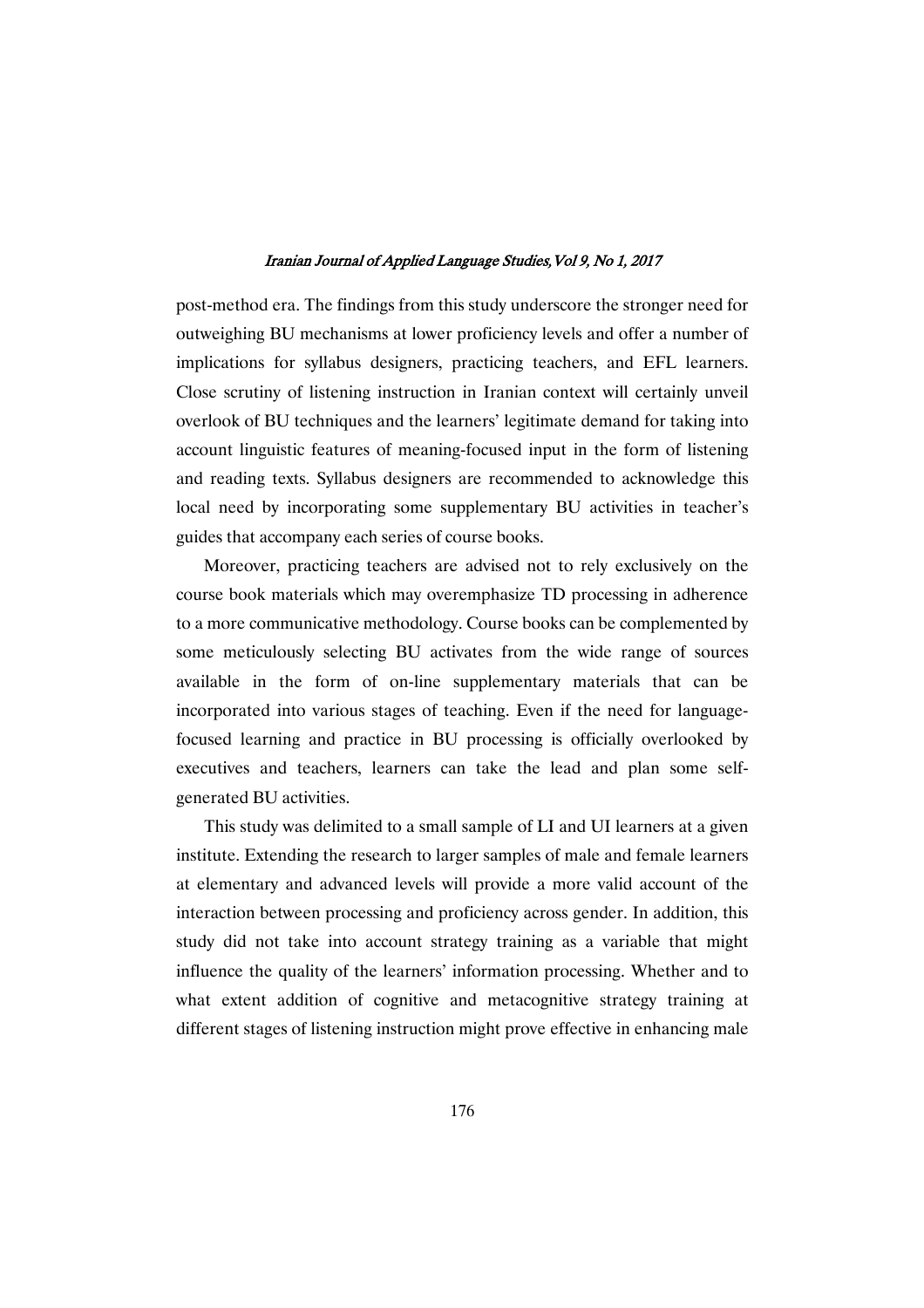and female EFL learners' listening comprehension at different proficiency levels is also a fertile soil for future research.

### References

Allan, D. (2005). Oxford placement test 1B2. Oxford: Oxford University Press.

- Anderson, J. R. (1995). Cognitive psychology and its implications (4th ed.). New York: Worth Publishers.
- Batova, N. (2013). Academic listening: Is there a place for bottom-up processing? International Journal of Education and Research, <sup>1</sup>(4), 1-10.
- Broersma, M., & Cutler, A. (2008). Phantom word activation in L2. System, 36(1), 22-34.
- Bozorgian, H., & Pillay, H. (2013) Enhancing foreign language learning through listening strategies delivered in L1: An experimental study. International Journal of Instruction, 6(1), 105-122.
- Buck, G. (1995). How to become a good listening teacher. In D. Mendelsohn & J. Rubin (Eds.), A guide for the teaching of second language listening (pp. 113– 128). San Diego, CA: Dominie Press.
- Chen, A. (2013). EFL listeners' strategy development and listening problems: A process-based study. The Journal of Asia TEFL, <sup>10</sup>(3), 81-101.
- Danial, K. J., & Polloway, S. (2005). Advance organizers: Activating and building schema for more successful learning in participants with disabilities. Retrieved January 23, 2013, from www.www.kelseyradwick.com
- Field, J. (2004). An insight into listeners' problems: Too much bottom-up or too much top-down? System, 32(3), 363-377.
- Fuente, M. J. (2012). Learners' attention to input during focus on form listeningtasks: The role of mobile technology in the second language classroom. Retrieved February 12, 2013, from www.tanfonline.com.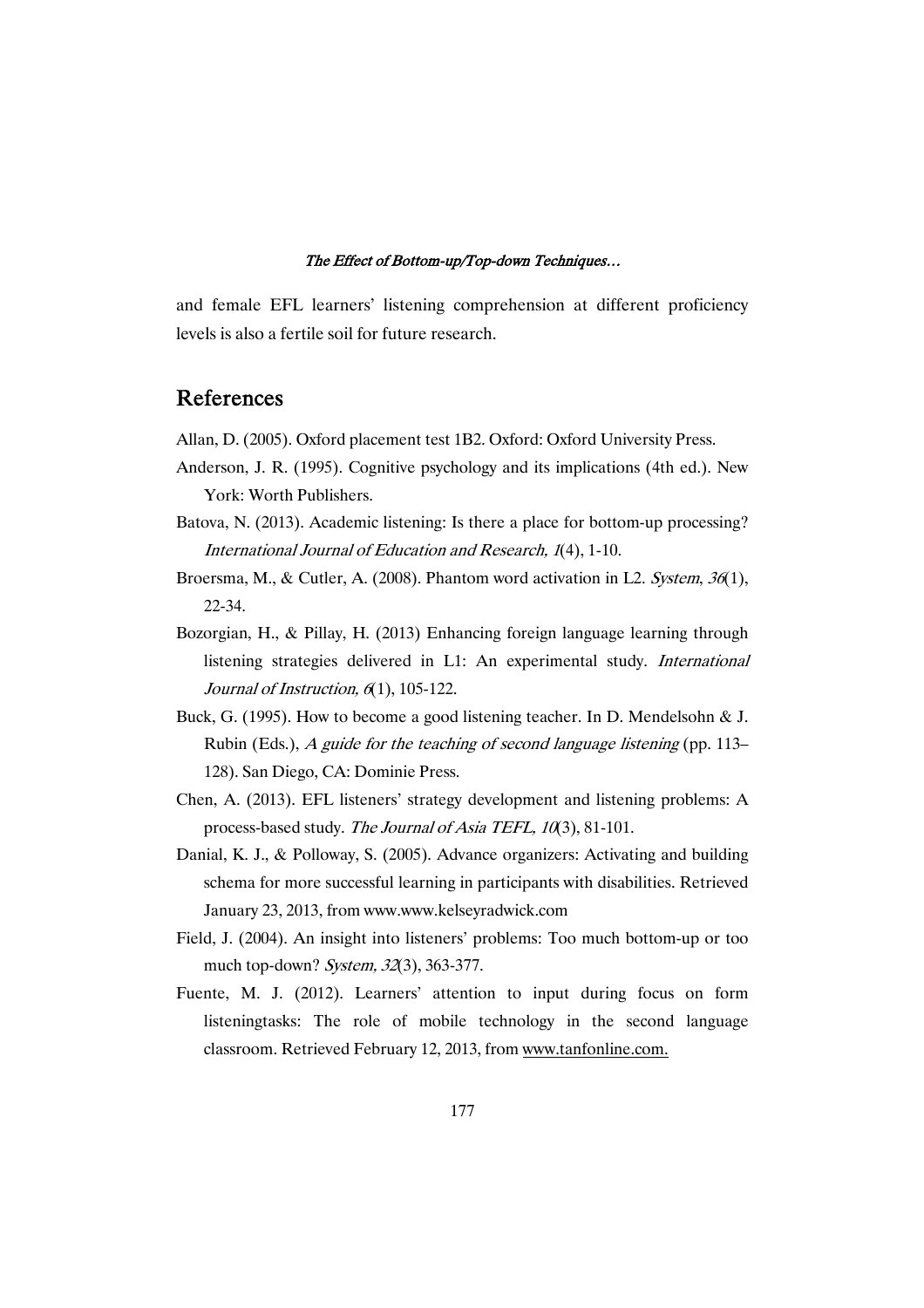- Goh, C. (2008). Metacognitive instruction for second language listening development: Theory, practice and research implications. RELC Journal, <sup>39</sup>(2), 188–213.
- Goh, C. C. M. (2000). A cognitive perspective on language learners' listening comprehension problems. System, 28(1), 55-75.
- Griffiths, R. (1991). Pausological research in an L2 context: A rationale, and review of selected studies. Applied Linguistics, 12(4), 345-64.
- Hall, M. (2007). Phonological characteristics of Farsi speakers of English and l1 Australian English speakers' perceptions of proficiency. (Unpublished master's thesis). University of Curtin, Croatia.
- Hasan, A. (2000). Learners' perceptions of listening comprehension problems. Language, Culture and Curriculum, <sup>13</sup>(2), 137-153.
- Krashen, S. (1985). The input hypothesis. London: Longman.
- Kurita, T. (2012). Issues in second language listening comprehension and the pedagogical implications, Accents Asia, <sup>5</sup>(1), 30-44.
- Lin, C. Y., & Wang, H. C. (2006, May). Language identification using pitch contour information in the ergodic Markov model. In Acoustics, Speech and Signal Processing, 2006. ICASSP 2006 Proceedings. 2006 IEEE International Conference on (Vol. 1, pp. I-I). IEEE.
- Lingzhu, J. (2003). Training the university English learners to predict in listening class. Retrieved February 24, 2013, from www.eric.ed.gov, ED 482582.
- Liu, N. F. (2002). Processing problems in L2 listening comprehension of university students in Hong Kong (Unpublished doctoral dissertation). Hong Kong University, Hong Kong. Retrieved on June 3, 2014 from www.ProQuest Dissertations & Theses database. (UMI No. 3074191).
- Lopez, A. O. (2004). Information and inference as combined cognitive process. Interdisciplinaria, (ESP), 23-34.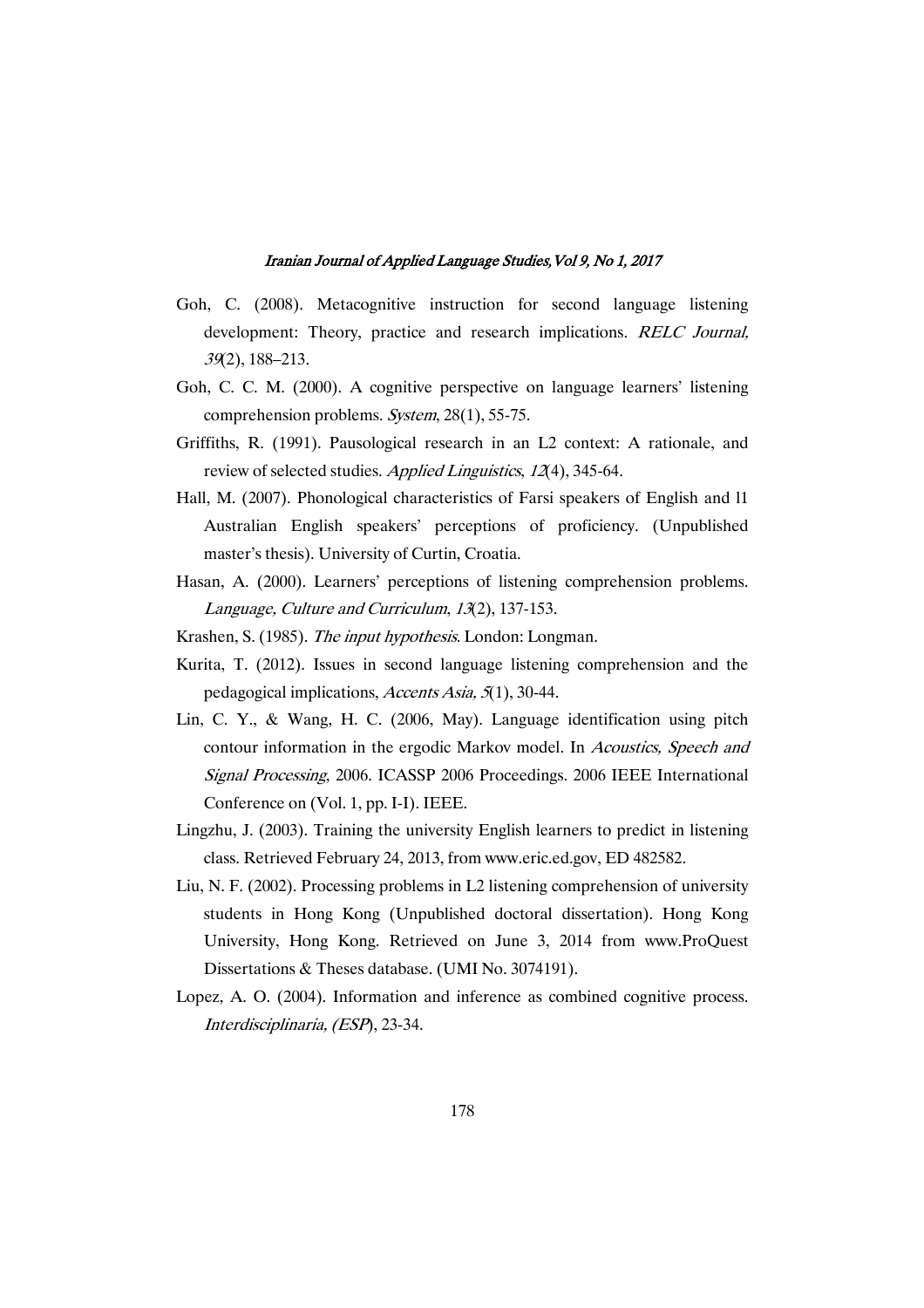- Masalimova, A., R., Porchesku, G., V., & Liakhnovitch, T., L. (2016). Linguistic foundation of foreign language listening comprehension. Mathematics Education, <sup>11</sup>(1), 123-131.
- McLaughlin, B. (1990). Restructuring. Applied Linguistics, <sup>11</sup>, 113-128.
- Navalpakkam, V., & Itti, L. (2006). An integrated model of top-down and bottomup attention for optimizing detection speed. Paper presented at the Computer Vision and Pattern Recognition Conference, Computer Society Conference, IEEE <sup>2</sup>, 2049-2056.
- Nowrouzi, S., Tam, S. S., Nimehchisalem, V., & Zareian, G. (2014). Developing an instrument for Iranian EFL learners' listening comprehension problems and listening strategies. Advances in Language and Literacy Studies, 5(3).
- Pritchard, A. (2009). Ways of learning: Learning theories and learning styles in the classroom (2nd ed.). London: Routledge.
- Rahimi, A. H. (2012). On the role of strategy use and strategy instruction inlistening comprehension, *Journal of Language Teaching and Research*,  $\mathfrak{K}(3)$ , 550-559.
- Richards, J. C. (2008). Teaching listening and speaking. New York: Cambridge University Press.
- Smith, L., Dockrell, J., & Tomlinson, P. (1997). Piaget, Vygotsky and beyond: Futureissues for developmental psychology and education. London: Rutledge.
- Stanovich, K. E. (2000). Progress in understanding reading (9th ed.). New York: Guilford Press.
- Vandergrift, L. (2013). Listening: Theory and practice in modern foreign language competence. Retrieved June 11, 2013, from www.llas.ac.uk.
- Vandergrift, L. (2003). Orchestrating strategy use: Toward a model of the skilled second language listener. *Language Learning*, 53(3), 463-496.
- Vandergrift, L. (2004). Listening to learn or learning to listen? Annual Review ofApplied Linguistics, 24, 3-25. http://dx.doi.org/10.1017/S0267190504000017